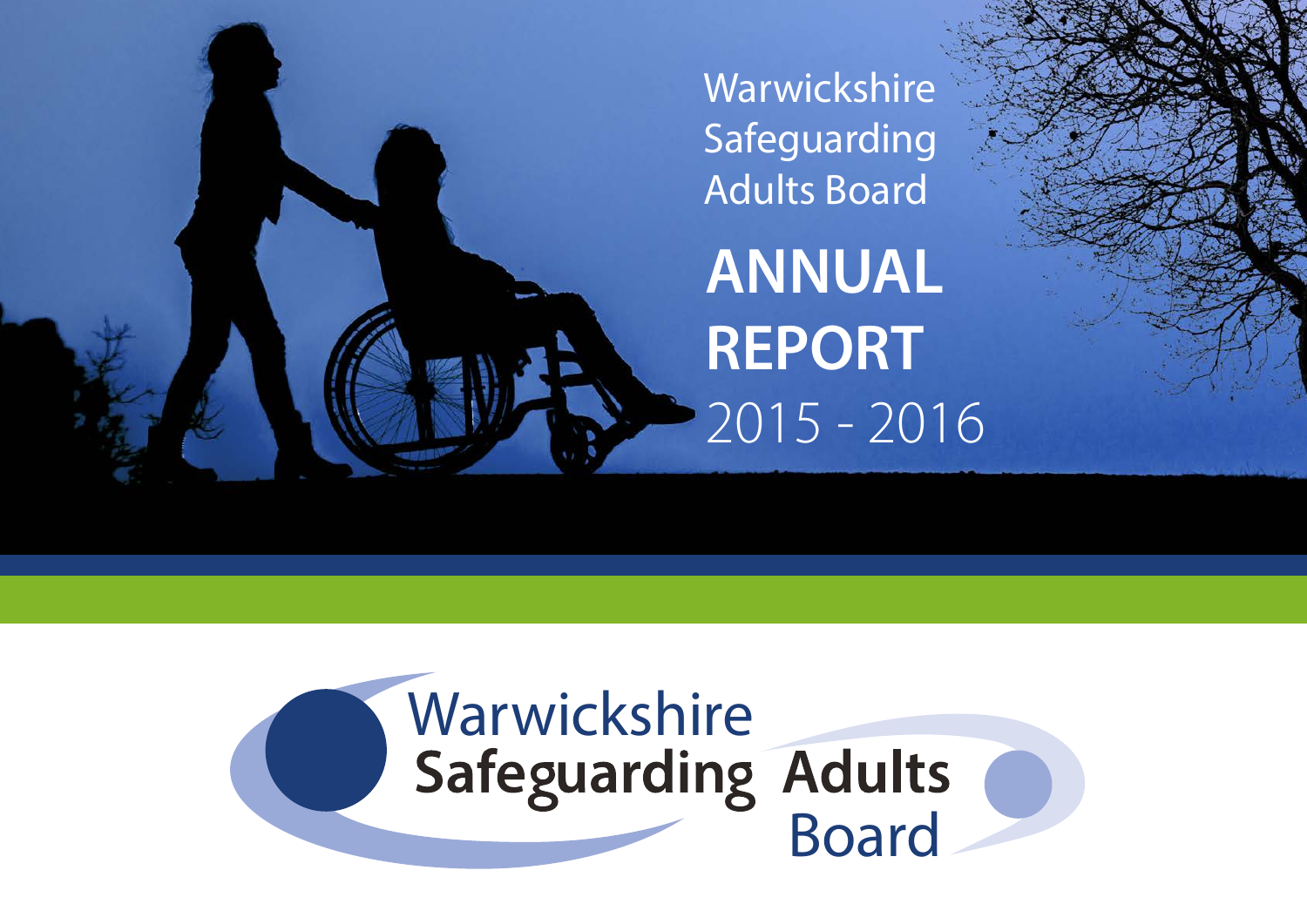### Contents

|                                                            | Page |
|------------------------------------------------------------|------|
| Foreword by the Independent Chair                          |      |
| What is the purpose of the Annual Report?                  | 3    |
| Who represents the Warwickshire Safeguarding Adults Board? | 3    |
| How is the Board structured?                               | 4    |
| What is the Board's Statutory Objective?                   | 5    |
| What is the aim of Adult Safeguarding?                     | 5    |
| What are the safeguarding principles?                      | 6    |
| What is the Board's Vision?                                |      |
| How is the Board funded?                                   |      |
| What did the Board achieve in 2015 -2016?                  | 8    |
| What are the Board's priorities for 2016-2017?             | 10   |
| Appendix. 1 - Partnership Organisation Reports             | 11   |
| Appendix. 2 - Case Studies                                 | 18   |
| Appendix. 3 - Safeguarding Activity Data 2015-2016         | 20   |
| Appendix. 4 - Board Members Attendance Record              | 21   |

### Foreword **BY INDEPENDENT CHAIR**

I am pleased to publish this Annual Report for the Warwickshire Safeguarding Adults Board. Our challenge has been to understand the changes brought in through the Care Act 2014 and ensure that all concerned with safeguarding adults work together effectively to meet their responsibilities in this complex area. Of vital importance to us is being certain that anyone with a concern about a person with care and support needs knows where they can raise this and that it will be listened to carefully and responded to sensitively.

We have been working hard to ensure a safe and effective service for all adults in Warwickshire; services which will inspire confidence and be delivered consistently. Good progress has been made and our commitment to our future published plan of work will build upon this.

 I have a strong Board and there is capacity to challenge and support each other. We benefit greatly from the commitment of the Sub-Committee Chairs and Members, who invest time and effort to deliver our work programme. We would not be in this strong position without the excellent support of our Board Manager in keeping us to task and facilitating our wide range of tasks whilst ensuring effective governance.



**Mike Taylor Independent Chair** WARWICKSHIRE SAFEGUARDING ADULTS BOARD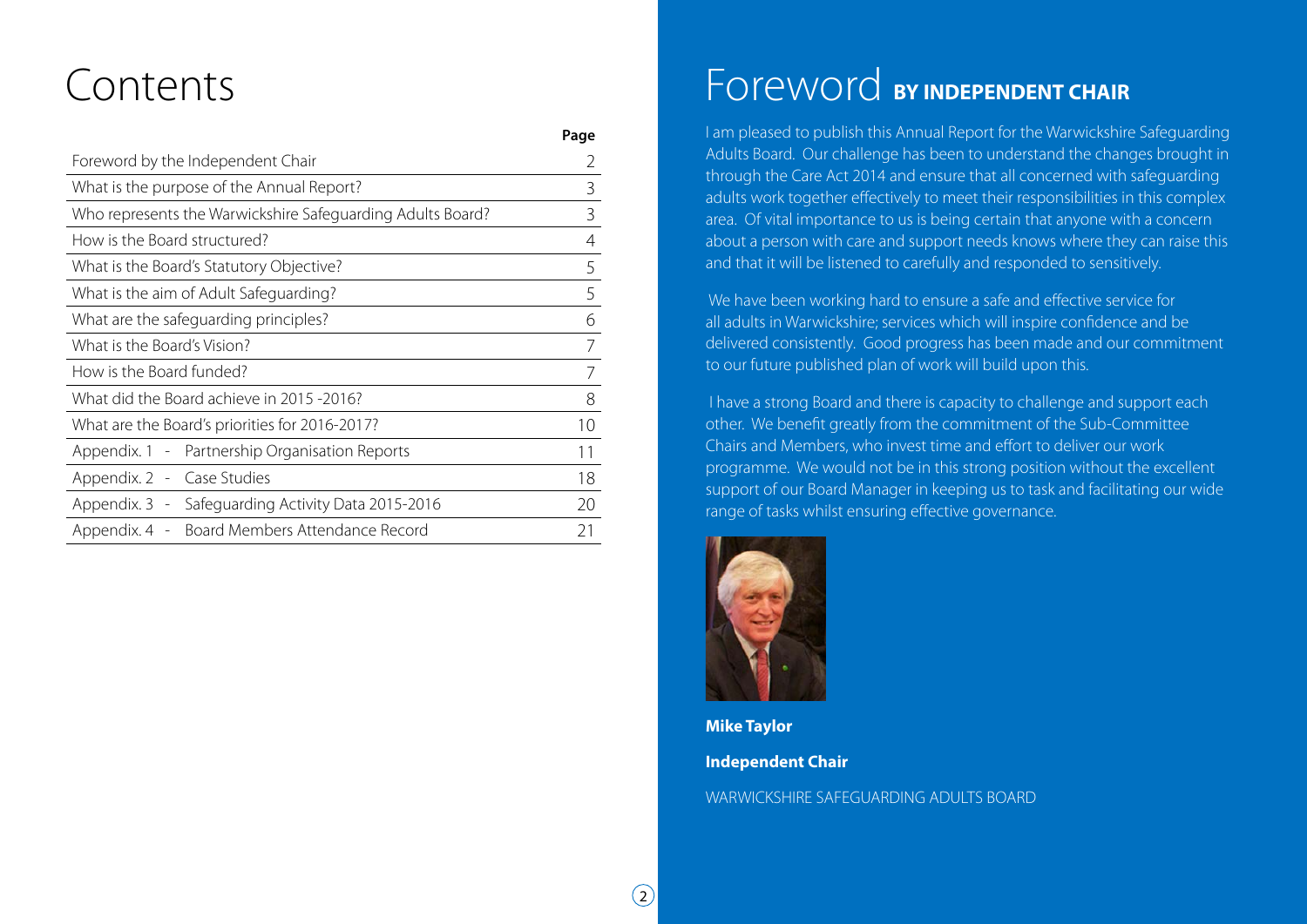# What is the purpose of the annual report?

Welcome to the 2015-2016 Warwickshire Adult Safeguarding Board (WSAB) Annual Report. The publication of an annual report is a statutory requirement on the part of the Safeguarding Adults Board as per the Care Act 2014. It serves to inform you of the work of the Safeguarding Adults Board throughout the year, it's transition into a statutory Board through the implementation of the Care Act 2014, its key areas of focus and priorities for safeguarding adults at risk of abuse and/ or neglect.

The report aims to raise awareness of the work being undertaken across Warwickshire to safeguard adults who have care and support needs and who are experiencing, or at risk of, abuse or neglect. The case studies present real life experiences of individuals who have been supported through a safeguarding episode.

The data provides an insight into the levels of safeguarding referrals received, the types of abuse being experienced by local people and the outcomes of those safeguarding interventions.

# Who represents the Warwickshire Safeguarding Adults Board?

The WSAB membership comprises representation from the following partner agencies **in addition to the Lead Cabinet Member for Health and Social Care.** Each representative is responsible for disseminating information between the WSAB and their agency and for identifying any necessary actions.

The Board is chaired by an Independent Chair appointed by the local authority and the Director of Adult Social Services (DASS) is the Vice Chair.

The WSAB Business Manager attends all meetings to provide professional advice to the Board. The Legal Advisor to the Board - designated by Warwickshire County Council considers agenda papers and attends as required to provide professional advice to the Board.

| <b>Warwickshire County Council</b>                                                | <b>NHS England (Commissioning)</b>                                                   |
|-----------------------------------------------------------------------------------|--------------------------------------------------------------------------------------|
| Warwickshire Police                                                               | <b>George Eliot Hospital NHS Trust</b><br>(Provider)                                 |
| <b>National Probation Service</b>                                                 | <b>South Warwickshire NHS Foundation</b><br><b>Trust (Provider)</b>                  |
| <b>Warwickshire and West Mercia</b><br><b>Community Rehabilitation</b><br>Company | <b>University Hospitals Coventry and</b><br><b>Warwickshire NHS Trust (Provider)</b> |
| <b>Warwickshire Fire and Rescue</b><br><b>Service</b>                             | <b>Age UK Warwickshire</b>                                                           |
| <b>Warwickshire District and</b><br><b>Borough Councils</b>                       | West Midlands Ambulance Service                                                      |
| South Warwickshire Clinical<br><b>Commissioning Group</b>                         | <b>Healthwatch</b>                                                                   |
| <b>Warwickshire North Clinical</b><br><b>Commissioning Group</b>                  | <b>Age UK Warwickshire</b>                                                           |
| <b>Coventry and Rugby Clinical</b><br><b>Commissioning Group</b>                  | <b>The Care Quality Commission</b>                                                   |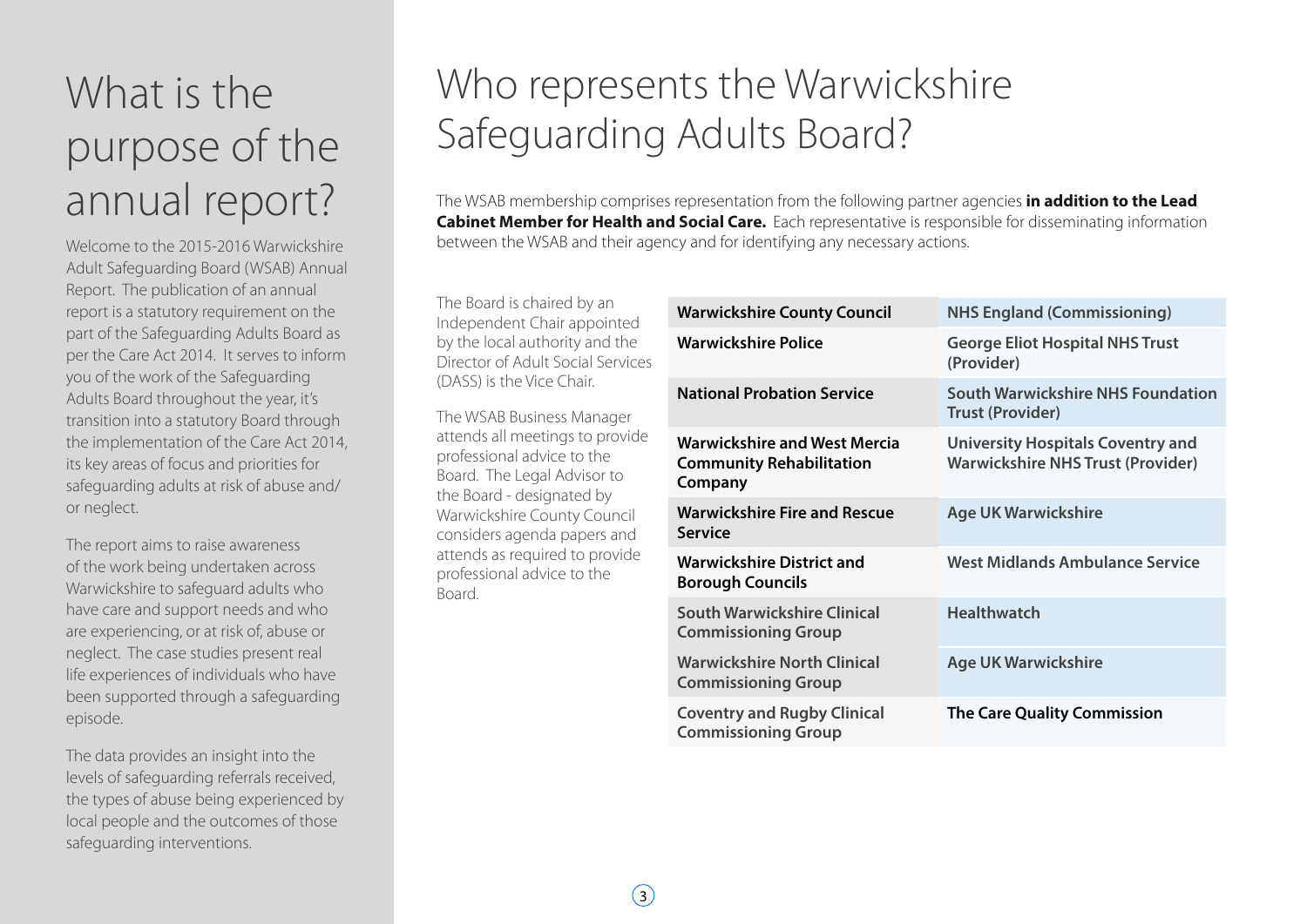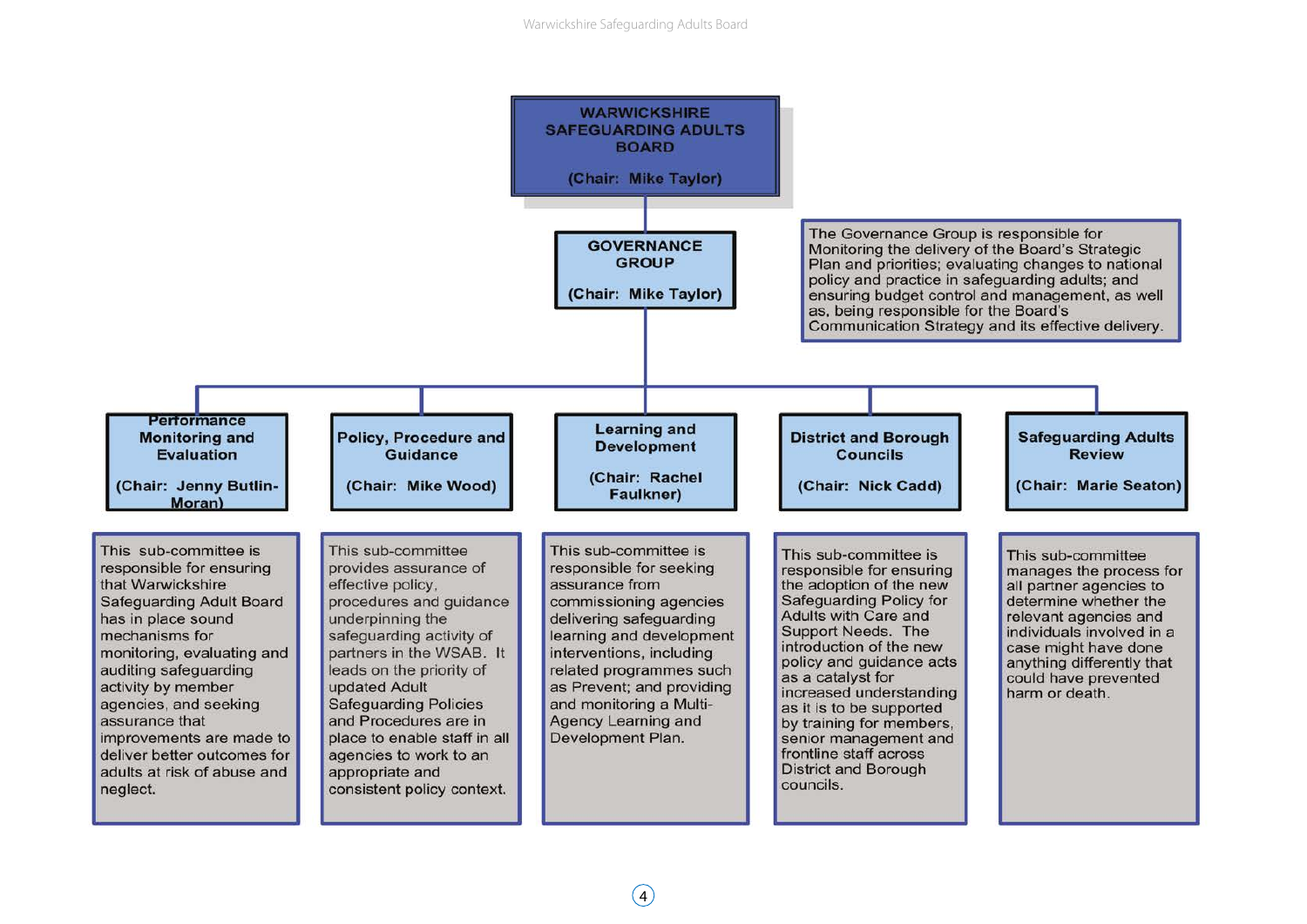# WHAT IS THE BOARD'S

Board is to assure itself that local safeguarding arrangements and partners act to help and protect adults in its area who:

**have needs for care and support (whether or not the local authority is meeting any of those needs) and;** 

> **are experiencing, or at risk of, abuse or neglect; and**

> > **as a result of those care and support needs are unable to protect themselves from either the risk of, or the experience of abuse or neglect.**

# STATUTORY OBJECTIVE? WHAT IS THE AIM OF ADULT The Care Act 2014 sets out that the overarching objective of a Safeguarding Adults **SAFEGUARDING?**

#### **The Care Act identifies the aims of adult safeguarding as:**

- stop abuse or neglect wherever possible;
- prevent harm and reduce the risk of abuse or neglect to adults with care and support needs;
- safeguard adults in a way that supports them in making choices and having control about how they want to live;
- promote an approach that concentrates on improving life for the adults concerned;
- raise public awareness so that communities as a whole, alongside professionals, play their part in preventing, identifying and responding to abuse and neglect;
- provide information and support in accessible ways to help people understand the different types of abuse, how to stay safe and what to do to raise a concern about the safety or well-being of an adult;

address what has caused the abuse or neglect.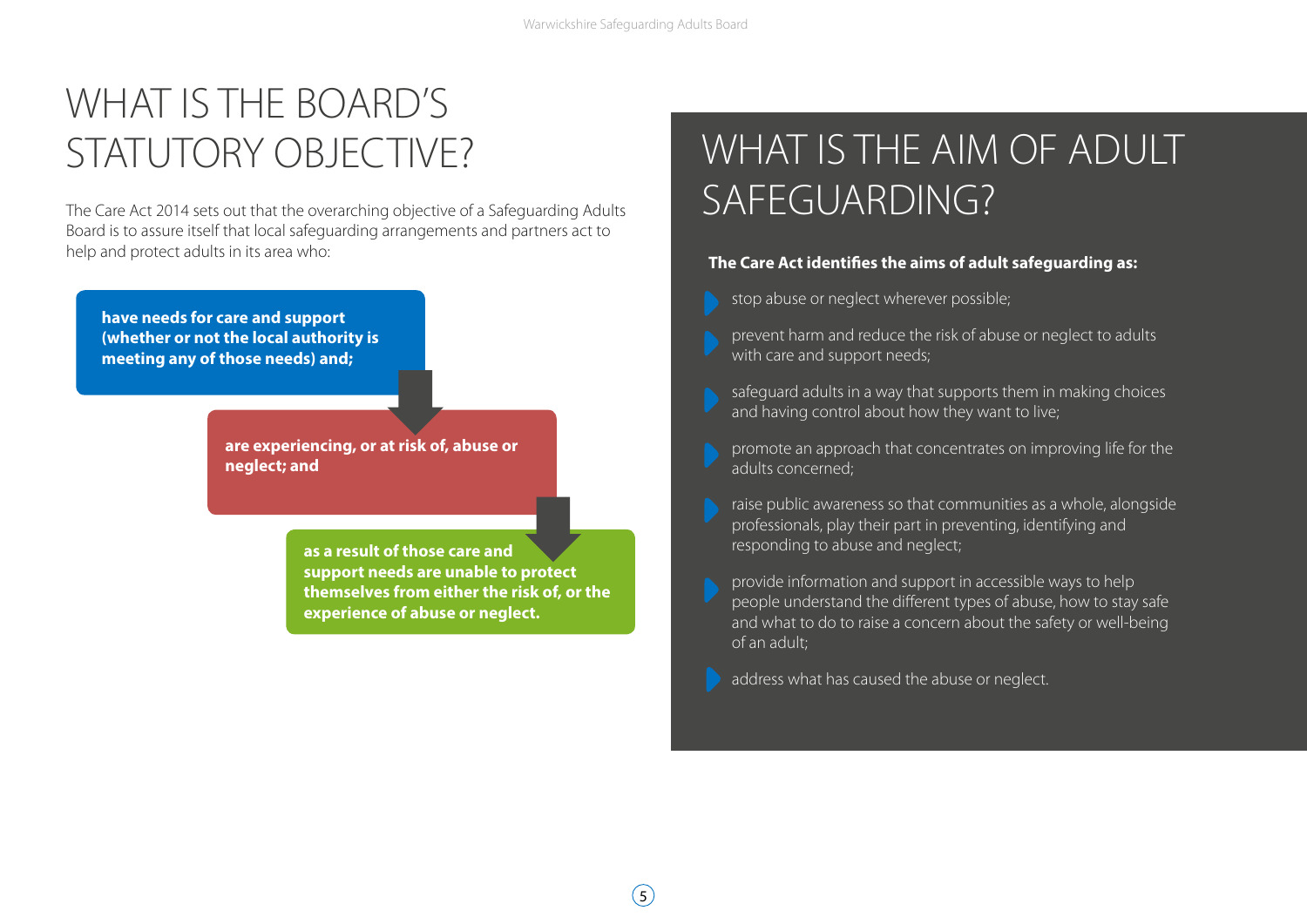### WHAT ARE SAFEGUARDING PRINCIPLES?

The Board's aim is to achieve its objectives whilst supporting individuals in maintaining control over their lives and in making informed choices without coercion is underpinned by the following six principles:

| Principle                     | <b>Empowerment</b>                                                                                                               | <b>Prevention</b>                                                                                                                       | <b>Proportionality</b>                                                                                                                                 | <b>Protection</b>                                                                                                                                                        | <b>Partnership</b>                                                                                                                                                                                                                     | <b>Accountability</b>                                                       |
|-------------------------------|----------------------------------------------------------------------------------------------------------------------------------|-----------------------------------------------------------------------------------------------------------------------------------------|--------------------------------------------------------------------------------------------------------------------------------------------------------|--------------------------------------------------------------------------------------------------------------------------------------------------------------------------|----------------------------------------------------------------------------------------------------------------------------------------------------------------------------------------------------------------------------------------|-----------------------------------------------------------------------------|
| <b>What does this mean</b>    | <b>Personalisation with</b><br>the presumption of<br>person-led decisions<br>and informed<br>consent.                            | It is better to take<br>action before harm<br>occurs.                                                                                   | Proportionate<br>and least intrusive<br>response<br>appropriate to the<br>risk presented.                                                              | <b>Support and</b><br>representation for<br>those in greatest<br>need.                                                                                                   | <b>Local solutions</b><br>through services<br>working with their<br>communities.<br><b>Communities have</b><br>a part to play in<br>preventing, detecting<br>and reporting neglect<br>and abuse.                                       | <b>Accountability</b><br>and transparency<br>in delivering<br>safeguarding. |
| How it impacts on individuals | "I am asked what<br>I want as the<br>outcomes from<br>the safeguarding<br>process and these<br>directly inform what<br>happens." | "I receive clear and<br>simple information<br>about what abuse<br>is, how to recognise<br>the signs and what I<br>can do to seek help." | "I am sure that the<br>professionals will<br>work for my best<br>interests, as I see<br>them and they will<br>only get involved as<br>much as needed." | "I get help and<br>support to report<br>abuse. I get help<br>to take part in<br>the safeguarding<br>process to the extent<br>to which I want and<br>to which I am able." | I know that staff treat<br>any personal and<br>sensitive information in<br>confidence, only sharing<br>what is helpful and<br>necessary. I am confident<br>that professionals will<br>work together to get the<br>best result for me." | "I understand the<br>role of everyone<br>involved in my life."              |

 $\odot$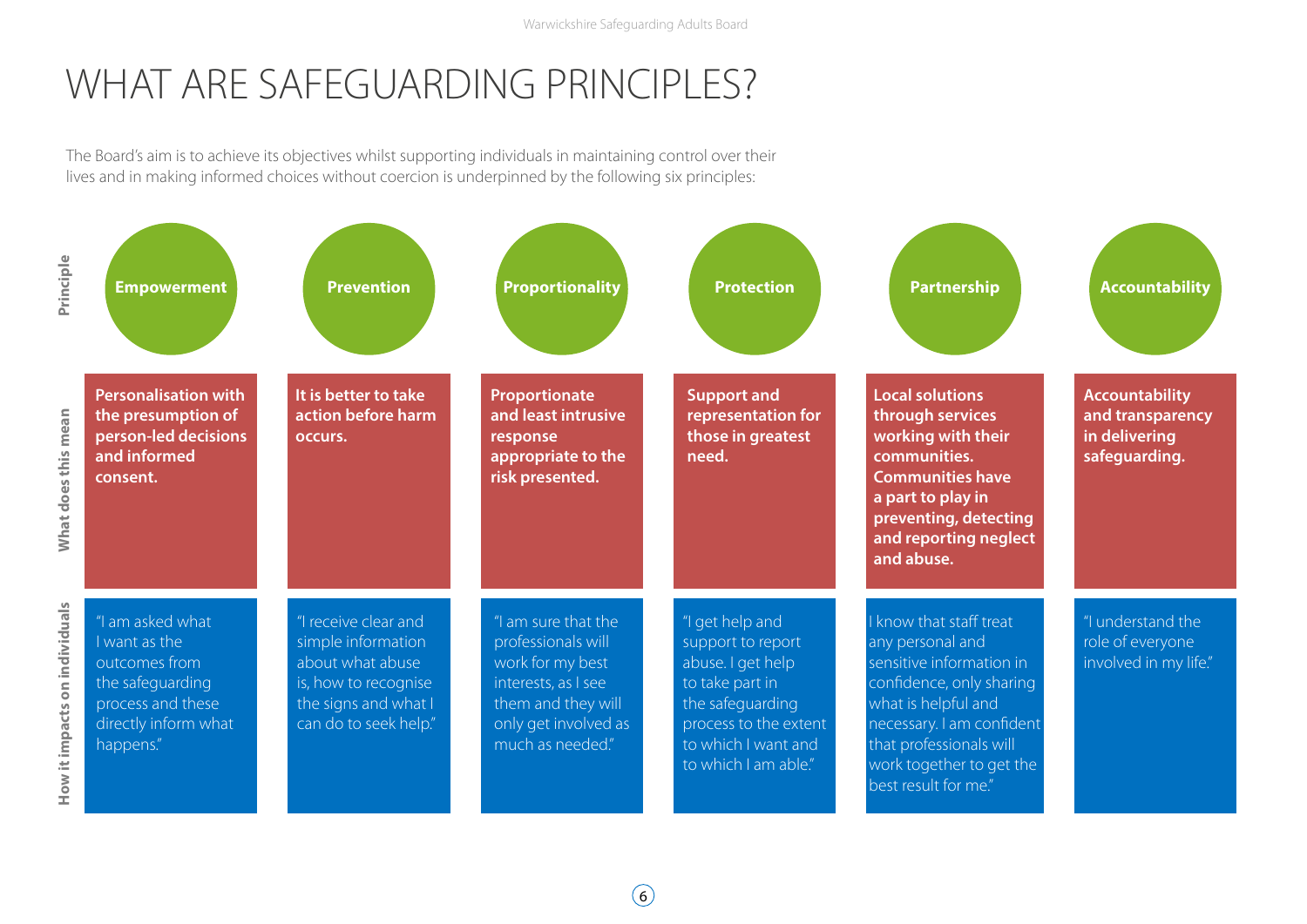### WHAT IS THE BOARD'S VISION? HOW IS THE BOARD FUNDED?

The WSAB Strategic Plan sets out how it will assure itself that adults at risk of abuse and neglect, and carers are safeguarded across Warwickshire in accordance with the Care Act 2014. The illustration below articulates the Board's vision to safeguard its communities and shows the clear and measurable objectives which will direct the Board's actions and inform the work of the Warwickshire partnership.

The work of the Board is based on the vision that people in Warwickshire have the right to live a life free from harm, where communities:

- have a culture that does not tolerate abuse
- work together to prevent abuse
- know what to do when abuse happens

Our values are based on understanding and promoting peoples' right to make informed decisions and the importance of maintaining dignity and respect for all.

To gain assurance from partner agencies that there is effective leadership, partnership working and governance for safeguarding adults at risk

To listen to people who have been subject to abuse or neglect, and to seek assurance that people are able to be supported in the way that they want, are empowered to make decisions, and can achieve the best outcomes

• To promote safeguarding adults among the general public, by raising awareness and promoting well-being with the aim of preventing abuse and neglect

To be assured of the safety and wellbeing of anyone who has been subject to abuse or neglect, and that appropriate action has been taken against those responsible

• To identify, and monitor the implementation of changes, which prevent similar abuse or neglect happening to other people

• To use the learning from Safeguarding Adults Reviews (SARs) – local and national – to inform the improvement and development of our services to people at risk of abuse and neglect

The WSAB agreed an operating budget for 2015-2016 of £127,886 which included contributions from Warwickshire County Council, Police, Clinical Commissioning Groups (3), District and Borough Councils. This budget was sound and sufficient and is monitored and overseen by the Governance Group.

The Board holds a non-recurrent budget to apply to initiating any SARs or for **Vision Strategic Objectives The Chair to secure independent professional advice, when required.** 

### **Partner contributions in 2015-2016**

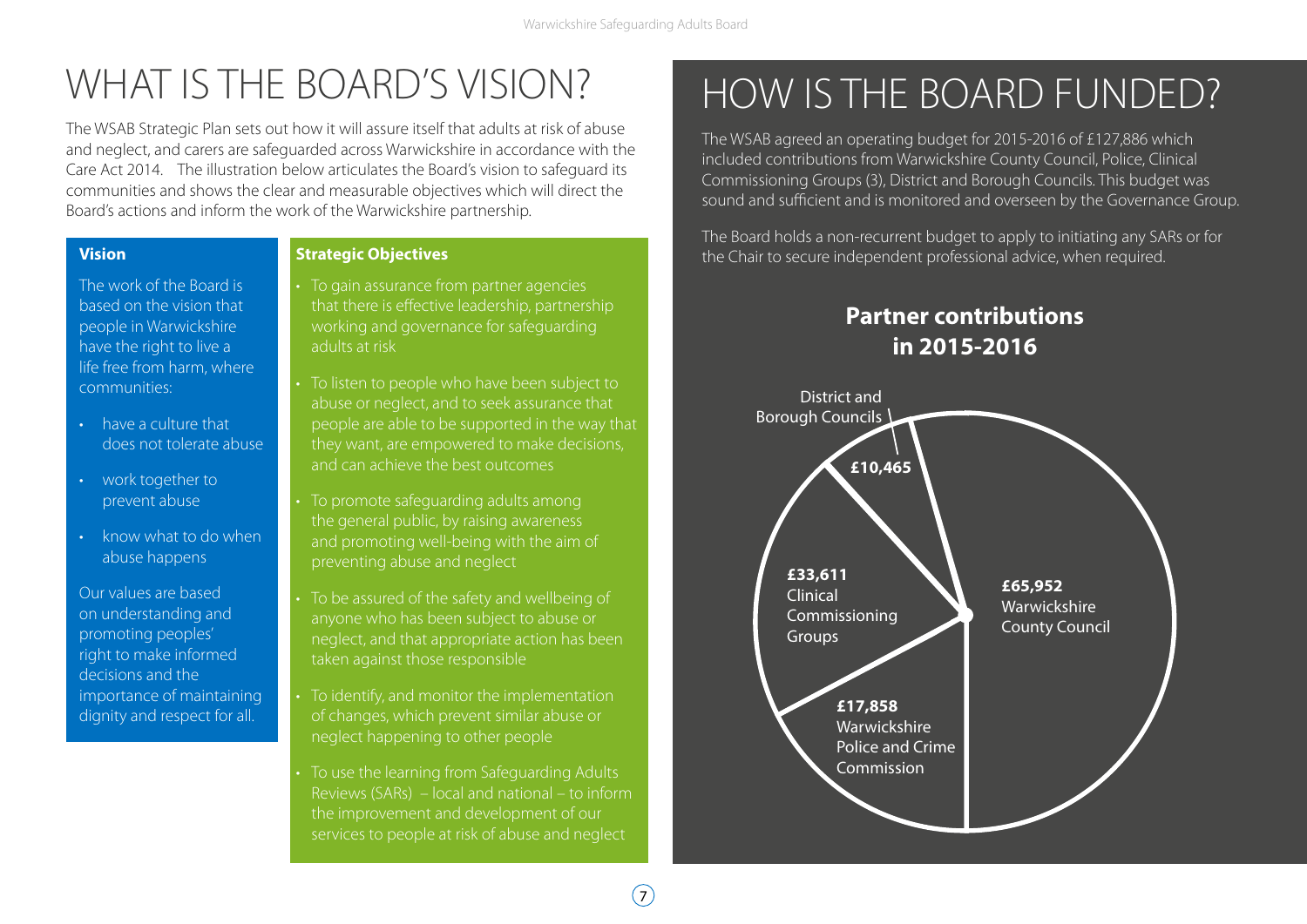$\left( 8\right)$ 

### WHAT DID THE BOARD ACHIEVE IN 2015 -2016?

#### **What we said we would do in 2015-2016 What we did**

**Ensure updated Adult Safeguarding Policies and Procedures are in place to enable staff in all agencies to work to an appropriate and consistent policy context**

**Produce a Workforce Development Strategy and associated multi-agency training programmes**

**Produce a Communications Strategy**

**Review and update the WSAB website**

**Improve community involvement in reviewing the WSAB Strategic Plan for 2016 and beyond**

**Oversee the implementation of the principles embedded in 'Making Safeguarding' Personal**

**Develop reporting systems to increase WSAB understanding of the statistical data collected**

**Review national published Safeguarding Adult reviews (SAR's) and emerging case law and implications for practice, and advise WSAB**

The 2015-2018 Strategic Plan was a starting point for much of the Board's work and priorities were identified to respond to the implementation of the Care Act 2014. The Board has completed the majority of the work set out within the original Plan as detailed below. Areas requiring further development now form part of the priority areas of work within the refreshed Strategic Plan moving forward.

The West Midlands Adult Safeguarding Policies and Procedures (WMPP) were updated to reflect the requirements of the Care Act 2014; this enables staff in all agencies to work to an appropriate and consistent policy context. The Board established an escalation process and oversaw the development of a common referral pathway and process from hospitals to the Safeguarding Adults Short Term Team; .this is pending implementation.

The Learning and Development sub-committee worked with partner agencies to develop a multi-agency training programme, offering staff from across the partnership, providers and community and voluntary organisations the opportunity to access safeguarding training via e-learning modules and attend face-to-face training to help them improve their understanding and application of safeguarding processes.

A Communications Protocol is now in place which serves to provide a consistent approach to the management of media enquiries and key messages relating to safeguarding cases.

Work is on-going to develop an independent website for the Board to provide safeguarding advice, guidance and information for professionals dealing with safeguarding incidences; the general public; service users and carers.

Age UK Warwickshire and Healthwatch Warwickshire were engaged to support the development and consultation of the Board's Strategic Plan for 2016-2017. Work continues to further expand community engagement opportunities through existing Community and Voluntary organisations operating across Warwickshire.

Board partners have provided assurance on the management and approach to 'Making Safeguarding Personal' within their respective organisations.

Safeguarding data is now routinely collected and evaluated to identify key areas of practice requiring further improvement and development across the partnership. It also supports the identification of gaps in knowledge and practice and informs the Board's multi-agency training programme.

The Board's SAR's sub-committee has Identified learning from SARs, Domestic Homicide Reviews and Serious Case Reviews in other local authority areas and at regional and national levels across the WSAB, which has helped inform changes in local safeguarding practices.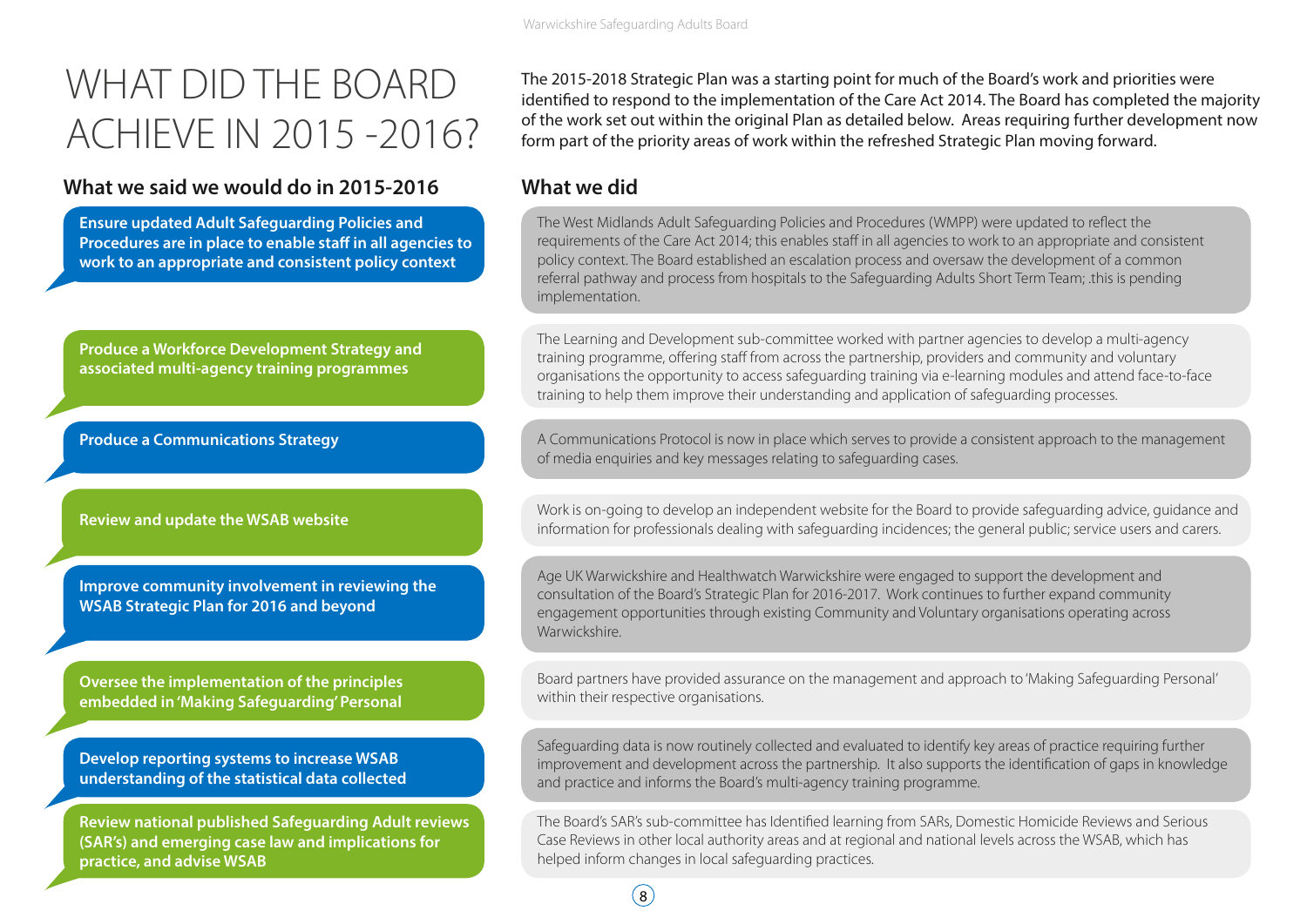#### **Safeguarding Adults Reviews (SARs)**

A SAR is a process for all partner agencies to determine what the relevant agencies and individuals involved in a case might have done differently that could have prevented harm or death of an individual. The aim is to identify the lessons that can be learned from particularly complex or serious safeguarding adults cases, where an adult in vulnerable circumstances has died or been seriously injured and abuse or neglect has been suspected.

In the past 12 months, the Board's SAR's subcommittee considered two cases where it was decided that the criteria for a SAR was not met. However, learning was identified and shared in both cases.

The criteria were not met because agencies had repeatedly tried to support the adult and, whilst there were examples of where practice could be improved, there were no actions or omissions causing or implicated in the death or concerns about how agencies had worked together.

#### **Making Safeguarding Personal (MSP)**

Making Safeguarding Personal (MSP) is a shift in culture and practice in response to what we now know about what makes safeguarding more or less effective from the perspective of the person being safeguarded.

Making Safeguarding Personal has remained a key priority for the WSAB and has been endorsed within the refreshed West Midlands Policy and Procedures for Safeguarding and informs local operating procedures.

The Board continued to seek assurance from partners on the engagement of individuals experiencing abuse or neglect, their families and/or their carers to establish their desired outcomes from the safeguarding process; identify risks and manage expectations.

Throughout 2015-2016 the adult safeguarding team in Social Care and Support continued to pilot the outcomes recording model. The following results are based on 87 adults in 2015- 16 who were subjected to a safeguarding referral and support:

- It was possible to gain the desired outcomes of 82 (94%) of these adults at the start or later in the adult safeguarding process.
- Of these 82 adults, it was possible to review whether the adult had been supported to achieve these outcomes in 67 cases – 77% of the total.
- Of these 67 adults, 51 (76%) felt they had been supported to fully achieve the outcomes they expressed, and 14 (21%) partly achieved the outcomes they expressed. Two adults felt their outcomes had not been achieved, although one of these adults was supported to negotiate different outcomes through the process than those they originally wanted. None of the adults were unhappy with the outcomes they did achieve.
- Of these 67 adults, 49 (73%) felt safer than before the enquiry, 16 (24%) felt partly safer, and 2 (3%) of people did not feel any safer.

#### **Multi-Agency Training**

The 2015-2016 multi-agency training programme offered opportunities for face-to-face training sessions, as well as, e-learning courses. The programme delivered 37 face-toface sessions which comprised of the following courses and was accessed by 608 staff from across the Warwickshire Safeguarding Adults Board partnership as illustrated below; this is on top of training undertaken at individual agency level:

| <b>Training Course</b>                                                                                   | <b>Number of Agency</b><br><b>Staff who accessed</b><br>the training courses |
|----------------------------------------------------------------------------------------------------------|------------------------------------------------------------------------------|
| <b>Exploring Self Neglect</b>                                                                            | 49                                                                           |
| An introduction to the Mental<br><b>Capacity Act</b>                                                     | 70                                                                           |
| An introduction to the<br>Deprivation of Liberty Safeguards                                              | 61                                                                           |
| Safeguarding Adults Level 1:<br>Recognising and Responding to<br><b>Adult Abuse and Neglect</b>          | 207                                                                          |
| Safeguarding Adults Level 2:<br><b>Working within the Multi-Agency</b><br>Safeguarding Adults Procedures | 185                                                                          |
| Safeguarding Adults Level 3:<br>Managing the Multi-Agency<br>Safeguarding Adults Procedures              | 36                                                                           |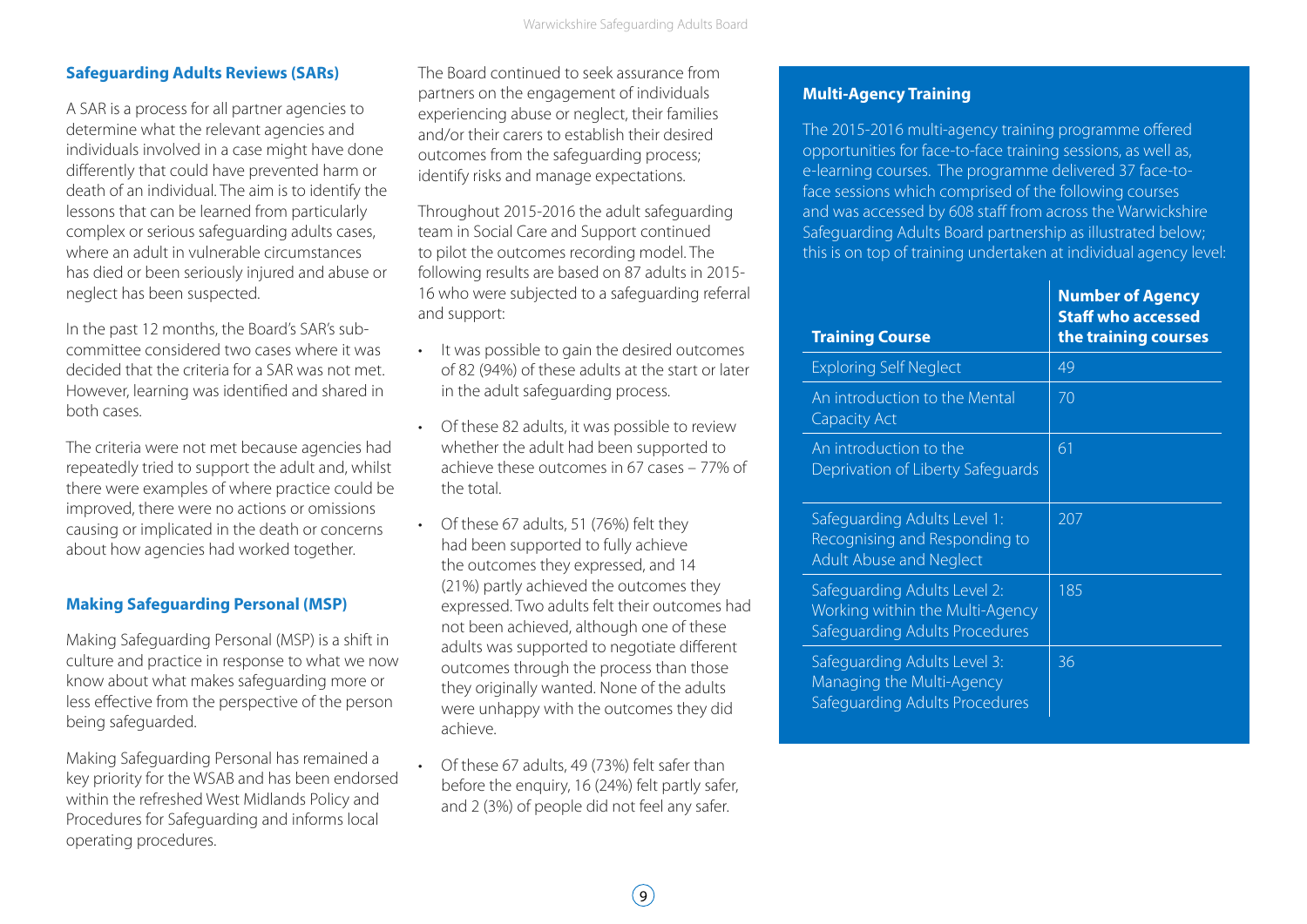# 10.WHAT ARE THE BOARD'S PRIORITIES FOR 2016-2017?

The following table provides a detailed breakdown of the priority areas of work agreed as part of the refreshed Strategic Plan for 2016-2017. Each of the Board's subcommittees has developed a corresponding work plan which aims to deliver against the following priorities:

| PRIORITY<br><b>Making</b><br><b>Safeguarding</b>                                                                                                       | <b>Safe Services</b>                                                                                                                                                                                                                      | <b>Listening and</b><br><b>Engaging</b>                                                                                                                                                                     | <b>Workforce</b><br><b>Training</b>                                                                                                                                                                                                                                   | <b>Transitions</b>                                                                                                                                                                                                                                                                                                                                                                                                                                                                                             | <b>Informing</b>                                                                                                                                                                                                                                                                                                                                                                                                                                                                       |
|--------------------------------------------------------------------------------------------------------------------------------------------------------|-------------------------------------------------------------------------------------------------------------------------------------------------------------------------------------------------------------------------------------------|-------------------------------------------------------------------------------------------------------------------------------------------------------------------------------------------------------------|-----------------------------------------------------------------------------------------------------------------------------------------------------------------------------------------------------------------------------------------------------------------------|----------------------------------------------------------------------------------------------------------------------------------------------------------------------------------------------------------------------------------------------------------------------------------------------------------------------------------------------------------------------------------------------------------------------------------------------------------------------------------------------------------------|----------------------------------------------------------------------------------------------------------------------------------------------------------------------------------------------------------------------------------------------------------------------------------------------------------------------------------------------------------------------------------------------------------------------------------------------------------------------------------------|
| What we will do<br>The Board will<br>ensure that MSP<br>is consistently<br>understood by all<br>agencies and applied<br>in their safeguarding<br>work. | The Board will<br>ensure there are<br>proper procedures<br>in place to address<br>any shortcomings in<br>policy and practice<br>and a readiness to<br>share learning from<br>Safeguarding Adults<br>Reviews (SAR's) and<br>'near misses'. | The Board will<br>ensure there is a<br>clear understanding<br>of the language<br>and context of<br>all types of abuse<br>alongside, a sound<br>and intelligible<br>application of policy<br>and procedures. | The Board will seek<br>assurance that<br>agency induction<br>and training<br>programmes contain<br>sound safeguarding<br>elements and<br>that multi-agency<br>training is delivered<br>to a high standard<br>and is well attended<br>by all partner<br>organisations. | The Board will identify<br>times of transition<br>in respect of specific<br>groupings e.g. young<br>people leaving<br>care or vulnerable<br>adults being moved<br>into alternative<br>accommodation and<br>promote the need<br>for safeguarding<br>to form part of the<br>assessment and<br>delivery of care plans<br>related to these<br>needs.<br>The Board will test<br>out potential for<br>working together<br>with the WSCB in all<br>elements of work<br>programmes and<br>respond to issues<br>raised. | The Board will<br>produce materials<br>which are readily<br>understood and<br>which resonate<br>with individual<br>circumstances and<br>life experiences,<br>using all means of<br>communication with<br>the public and across<br>agencies.<br>It will review current<br>information available<br>to the public and<br>develop an awareness<br>raising strategy and<br>communications<br>campaign.<br>The potential for links<br>with WSCB needs<br>to be realised in this<br>context. |

 $\sqrt{10}$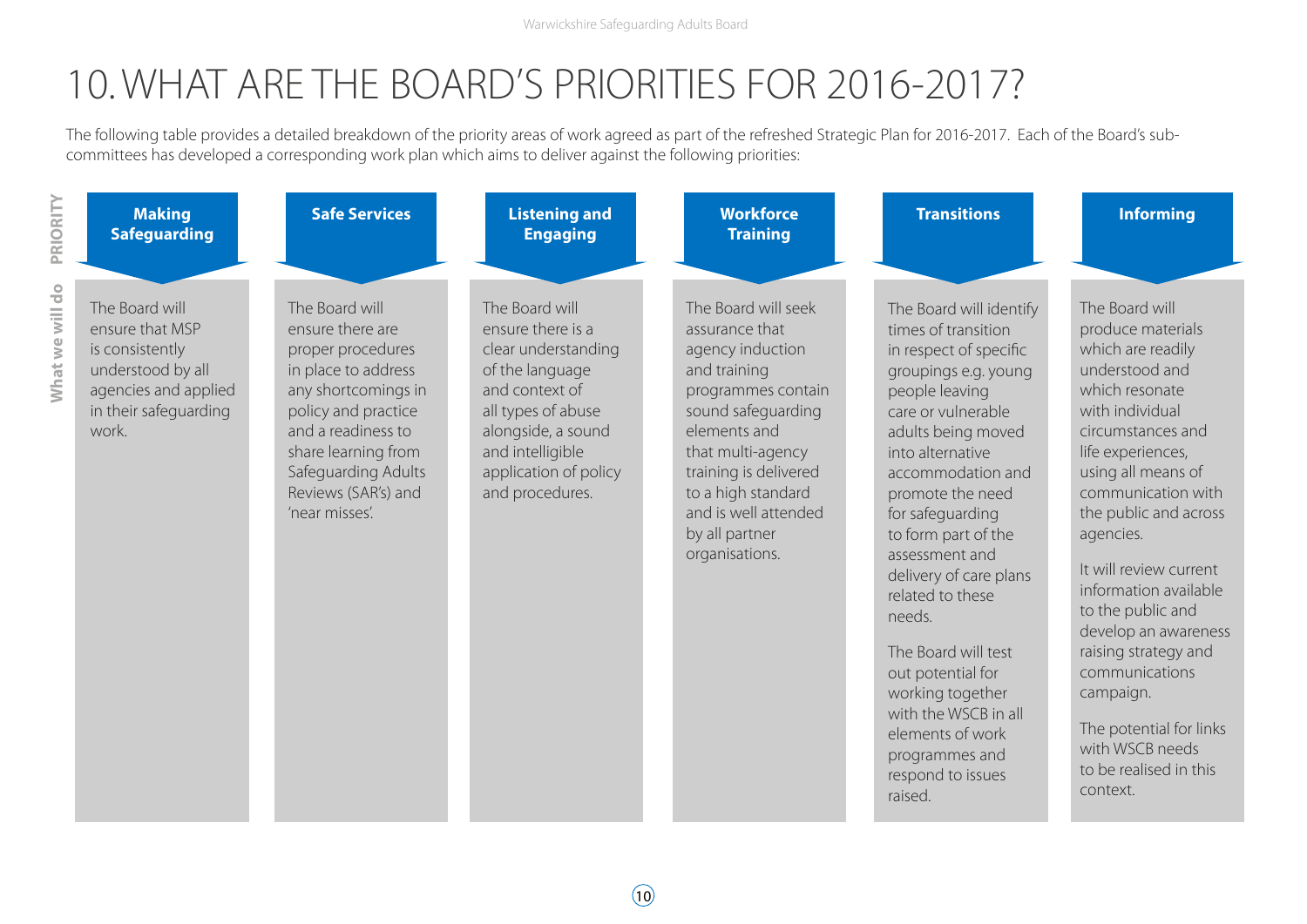### APPENDIX. 1 Partner Organisation Reports

**Coventry and Rugby Clinical Commissioning Group Annual Report Statement for 2015 - 2016**

#### **Overview of 2015-2016**

Mental Capacity Act (MCA) and Deprivation of Liberty Safeguard (DoLS) was delivered to GP practices across Coventry & Rugby. This has resulted in a greater awareness of the legislation. The CCG will continue through 2015/16 to carry out themed reviews within its commissioned services to gain assurance that MCA/ DoLS is being appropriately implemented.

The CCG has representation at the Board and subcommittees.

The Lead Nurse for Safeguarding Adults for Warwickshire from the CCG continues to work closely with the WCC safeguard Team and inputs into the work plans of the sub-committees. The Lead Nurse is an active member of the adult MASH implementation group.

#### **Key Achievements**

- Delivery of MCA/DoLS training to GP practices.
- Implementation of the Care Act and compliance with the Care Act now embedded within the NHS Standard Contract and included in the Key performance Indicators (KPIs)
- Transforming care programme, vulnerable adults being moved from Learning Disability Hospitals to a more suitable environment within the community.

#### **Governance Arrangements**

Coventry & Rugby CCG has updated their safeguarding policy and procedures in line with implementation of the Care Act and in conjunction with the West Midlands Safeguarding Adults Policy and Procedures.

The Lead Nurse for Safeguarding Adults has oversight of the safeguarding cases that are referred to the WCC safeguard team whereby they are health funded. The lead nurse supports the investigation of these cases supporting Making Safeguarding personal, ensuring the individual is involved in the decision making and supported by advocacy services where appropriate.

As commissioners of care CCGs carry out themed reviews/inspections of its commissioned services. Safeguarding, MCA/DoLS and Making Safeguarding Personal are all areas that are reviewed. An MCA audit of the acute hospital provider will be taking place during 2016.

The CCG keeps central and personal records of its workforce training. Statutory and Mandatory training is monitored via the online system.

Face to face briefing events on PREVENT, MCA and Safeguarding are delivered to staff and Governing Body members. Information is sent out via the newsletter informing GP's and staff of relevant changes and updates for example the Adult MASH.

#### **Future Plans for 2016-2017**

- CCGs supporting Making Safeguarding Personal with increasing focus on Personal Health Budgets for a wider range of individuals
- Shared learning from Safeguarding Adults Reviews (SAR's) and Domestic Homicide Reviews (DHR's)
- Policies and procedures will clearly outline the context of all types of abuse and assurance from commissioned services regarding the application of such policies to continue.
- Training assurance will continue to be monitored by the CCG from its commissioned services. Training programmes will continue to be delivered to a high standard.
- The transitional programme will continue in respect of specific vulnerable adults being moved to alternative accommodation.
- The CCG website will be kept up to date accordingly to ensure information to staff and members of the public is available. The CCG will continue to work alongside its partner organisations to raise awareness and attend events to support the safeguarding agenda.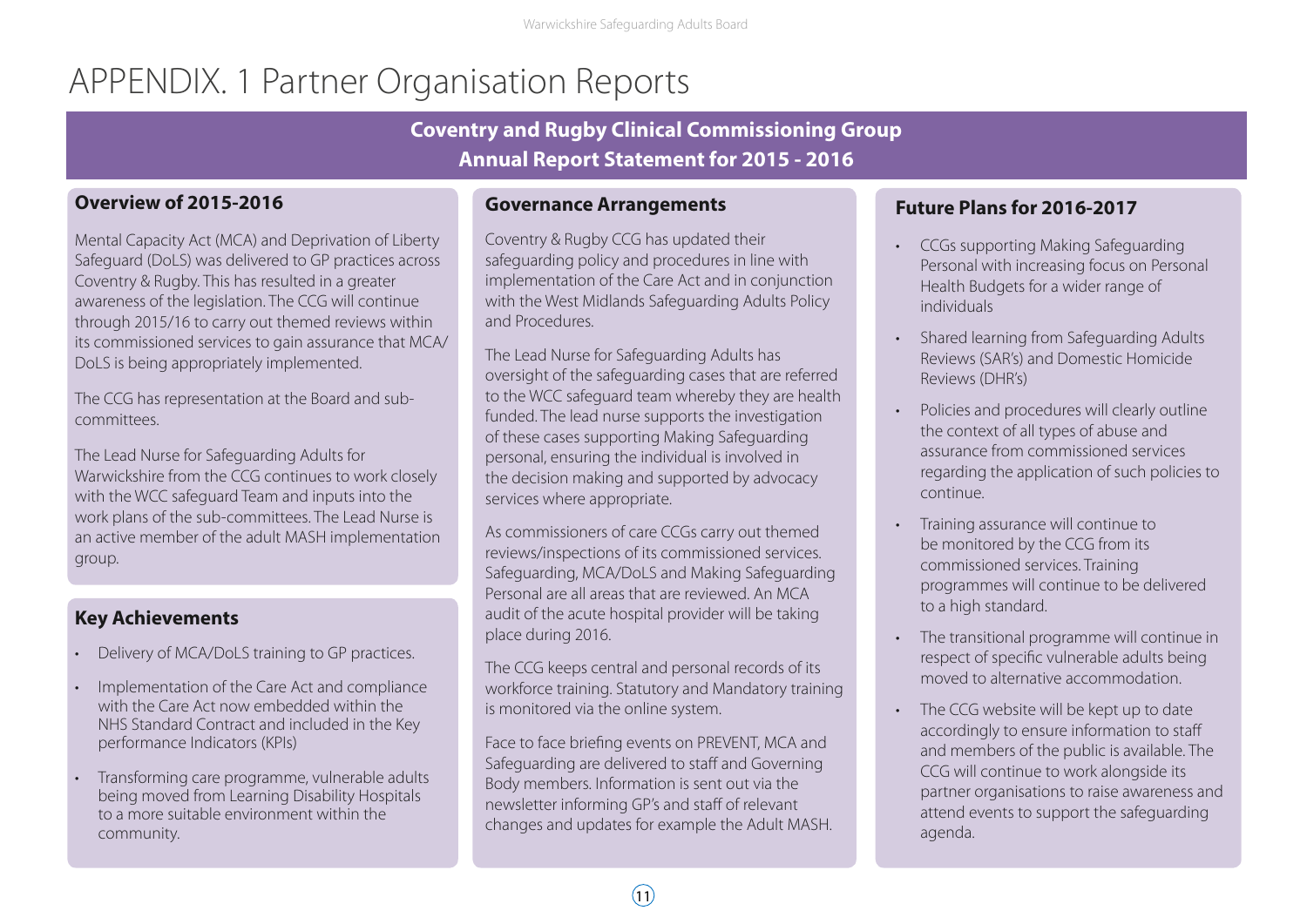#### **Warwickshire North Clinical Commissioning Group Annual Report Statement for 2015 - 2016**

#### **Overview of 2015-2016**

Following agreement at the Protected Learning Time (PLT) safeguarding session the IRIS project went live in Warwickshire North in September 2015 having successfully recruited an advocate educator.

Level 3 training events will continue to be provided at PLT (PLT) sessions on request.

Mental Capacity Act (MCA) and Deprivation of Liberty Safeguard (DoLS) training was delivered to GP practices across Warwickshire North, resulting in a greater awareness of the legislation. During 2016/17 the CCG will continue to carry out themed reviews within its commissioned services to gain assurance that MCA/DoLS is being appropriately implemented.

The CCG has representation at the Board, the Governance Group and sub-committees. The Lead Nurse for Safeguarding Adults for Warwickshire North CCG continues to work closely with the WCC safeguard Team and inputs into the work plans of the sub-committees. The Lead Nurse is an active member of the adult MASH implementation group.

#### **Governance Arrangements**

Overseen by a CCG Safeguarding Group, which reports into Clinical Quality and Governance Committee, Warwickshire North CCG has updated its safeguarding policy and procedures in line with implementation of the Care Act and in conjunction with the West Midlands Safeguarding Adults Policy and Procedures.

The Lead Nurse for Safeguarding Adults has oversight of the safeguarding cases that are referred to the WCC safeguard team where they are health funded. The lead nurse supports the investigation of these cases supporting Making Safeguarding personal, ensuring the individual is involved in the decision making and supported by advocacy services where appropriate.

As commissioners of care CCGs carry out themed reviews/inspections of its commissioned services. Safeguarding, MCA/DoLS and Making Safeguarding Personal are all areas that are reviewed. An MCA audit of the acute hospital provider will be taking place during 2016.

The CCG keeps central and personal records of its workforce training. Statutory and Mandatory training is monitored via the online system.

#### **Key Achievements**

- GP safeguard and Domestic Abuse training delivered across Warwickshire North
- Delivery of MCA/DoLS training.
- Implementation of the Care Act and compliance with the Care Act now embedded within the NHS Standard Contract and included in the Key performance Indicators (KPIs)

#### • Transforming care programme. vulnerable adults being moved from Learning Disability Hospitals to a more suitable environment within the community.

• Incorporation of safeguarding element into assurance processes regarding provision of Personal Health budgets.

#### **Future Plans for 2016-2017**

- CCGs supporting Making Safeguarding Personal with increasing focus on Personal Health Budgets for a wider range of individuals
- Shared learning from Safeguarding Adults Reviews (SARs) and Domestic Homicide Reviews (DHR's)
- Further develop assurance processes for provider safeguarding responsibilities.
- Training assurance will continue to be monitored by the CCG from its commissioned services. Training programmes will

continue to be delivered to a high standard.

- Safeguarding assurance of those moved to alternative accommodation under the Transforming Care agenda.
- The CCG website will be kept up to date accordingly to ensure information to staff and members of the public is available.
- The CCG will continue to work alongside its partner organisations to raise awareness and attend events to support the safeguarding agenda.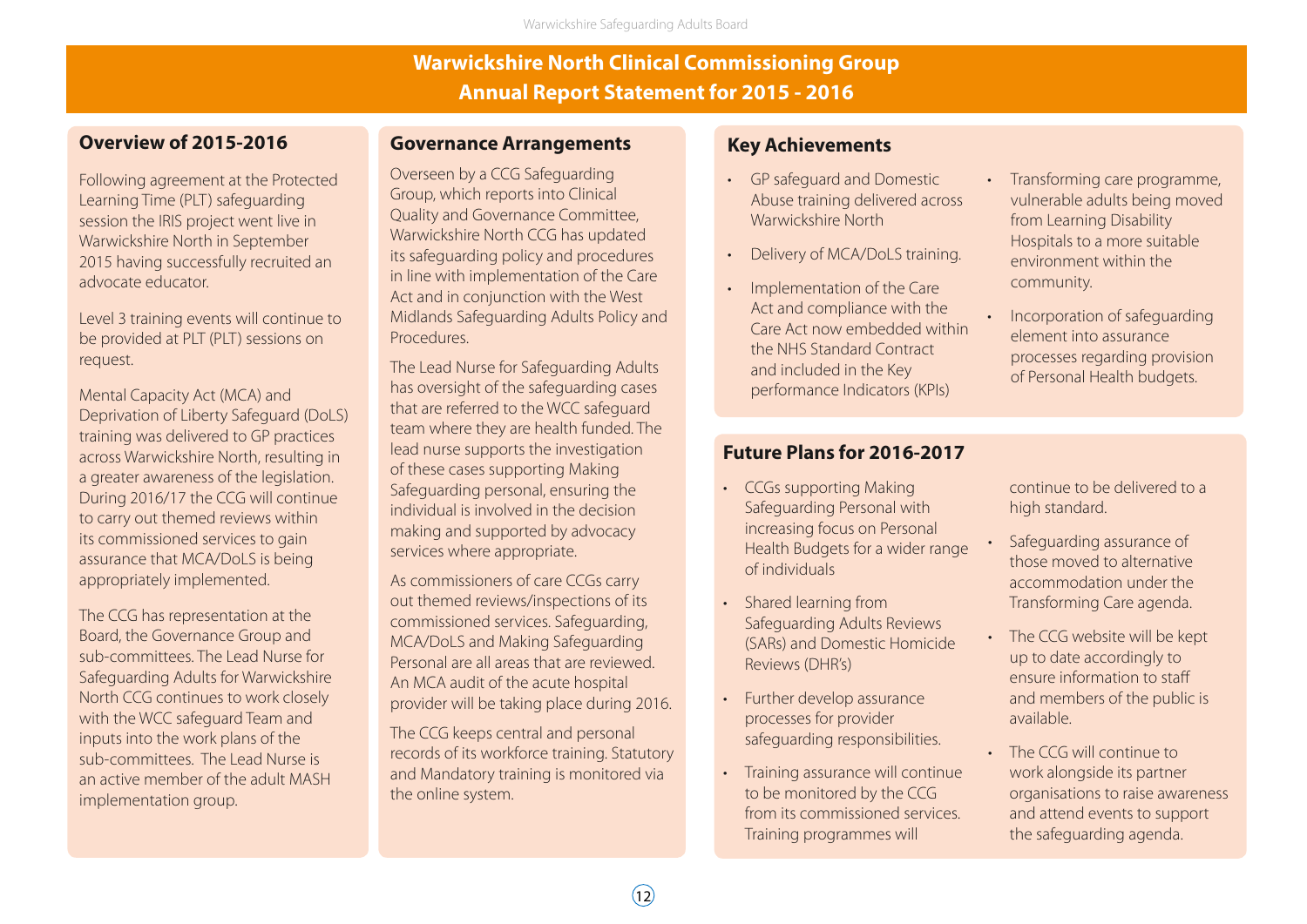#### **South Warwickshire Clinical Commissioning Group Annual Report Statement for 2015 - 2016**

#### **Overview of 2015-2016**

During 2015/16 South Warwickshire CCG, in response to a domestic homicide review, supported safeguarding level 3 and Identification & Referral to Improve Safety (IRIS) Domestic abuse training for all GP practices.

The IRIS training for the South commenced May 2015 following the appointment of an Advocate Educator in March 2015. Training was held within each GP practice for all staff. All 36 GP practices across south Warwickshire have received training. The feedback from the training was very positive and referrals from GPs to the Independent Domestic Violence Advisors have increased as a result.

Mental Capacity Act (MCA) and Deprivation of Liberty Safeguard (DoLS) training was delivered to GP practices across south Warwickshire, resulting in a greater awareness of the legislation. During

2016/17 the CCG will continue to carry out themed reviews within its commissioned services to gain assurance that MCA/DoLS is being appropriately implemented.

The CCG has representation at the Board, the Governance Group and sub-committees.

The Lead Nurse for Safeguarding Adults for South Warwickshire CCG continues to work closely with the WCC safeguard Team and inputs into the work plans of the sub-committees. The Lead Nurse is an active member of the adult MASH implementation group.

Face to face briefing events on PREVENT, MCA and Safeguarding are delivered to staff and Governing Body members. Information is sent out via the newsletter informing GPs and staff of relevant changes and updates for example the Adult MASH.

#### **Governance Arrangements**

Overseen by a CCG Safeguarding Group, which reports into Clinical Quality and Governance Committee, South Warwickshire CCG has updated its safeguarding policy and procedures in line with implementation of the Care Act and in conjunction with the West Midlands Safeguarding Adults Policy and Procedures.

The Lead Nurse for Safeguarding Adults has oversight of the safeguarding cases that are referred to the WCC safeguard team where they are health funded. The lead nurse supports the investigation of these cases supporting Making Safeguarding personal, ensuring the individual is involved in the decision making and supported by advocacy services where appropriate.

As commissioners of care CCGs carry out themed reviews/ inspections of its commissioned services. Safeguarding, MCA/DoLS and Making Safeguarding Personal are all areas that are reviewed. An MCA audit of the acute hospital provider will be taking place during 2016.

The CCG keeps central and personal records of its workforce training. Statutory and Mandatory training is monitored via the online system.

#### **Key Achievements**

- GP safeguard and Domestic Abuse training delivered across South Warwickshire to all 36 practices
- Delivery of MCA/DoLS training.
- Implementation of the Care Act and compliance with the Care Act now embedded within NHS Standard Contract and included in the Key

#### performance Indicators (KPIs)

- Transforming care programme, vulnerable adults being moved from Learning Disability Hospitals to a more suitable environment within the community.
- Incorporation of safeguarding element into assurance processes regarding provision of Personal Health budgets.

#### **Future Plans for 2016-2017**

- CCGs supporting Making Safeguarding Personal with increasing focus on Personal Health Budgets for a wider range of individuals
- Shared learning from Safeguarding Adults Reviews (SARs) and Domestic Homicide Reviews (DHR's)
- Further develop assurance processes for provider safeguarding responsibilities.
- Training assurance will continue to be monitored by the CCG from its commissioned services. Training programmes will continue to be delivered to a high standard.
- Safeguarding assurance of those moved to alternative accommodation under the Transforming Care agenda.
- The CCG website will be kept up to date accordingly to ensure information to staff and members of the public is available.
- The CCG will continue to work alongside its partner organisations to raise awareness and attend events to support the safeguarding agenda.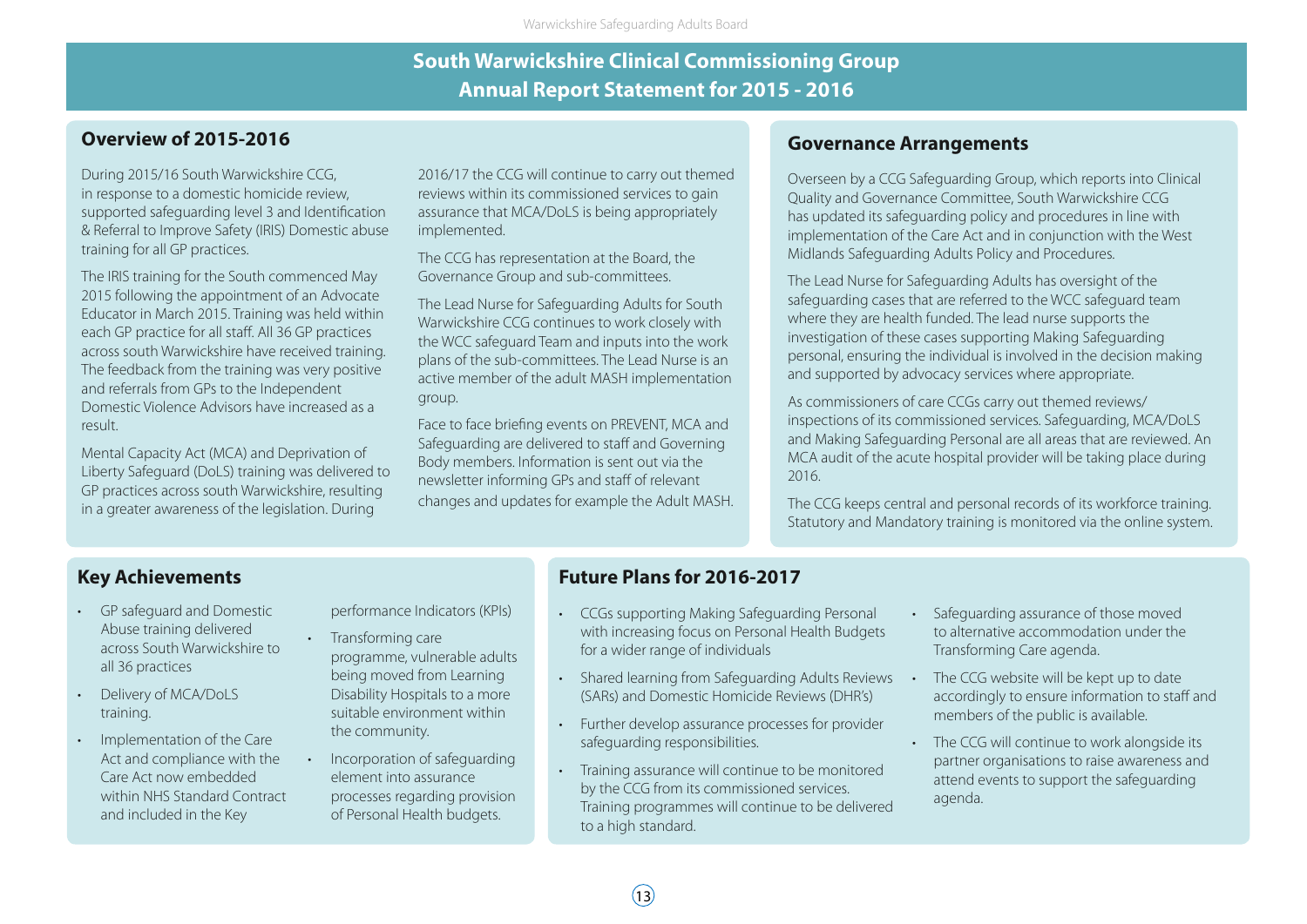### **Warwickshire Police and West Mercia Police Annual Report Statement for 2015 - 2016**

#### **Overview of 2015-2016**

Warwickshire Police has a vision of 'protecting people from harm', which focuses our activity on the delivery of the Adult Safeguarding Board priorities as set out in the strategic plan. We actively work to make a difference with adult safeguarding in our communities.

Warwickshire Police were inspected by the HMIC in December 2015. The findings highlighted that Warwickshire Police generally provided a good service in identifying vulnerable victims and responded appropriately with its partners, and the public could be confident that many victims felt supported. There were areas identified for

**Governance Arrangements**

improvement, and it was recommended that we should improve our response to vulnerable victims by reviewing the behaviour of staff towards vulnerability and evaluating the effectiveness of its training. It also recommended that we should improve our support to Victims of Crime, specifically in relation to the use of special measures.

We are addressing the HMIC recommendations to address the issues identified and have promoted a more consistent approach in relation to the understanding and managing the adult safeguarding process. All new to role staff have an input on safeguarding. Service delivery is also developed through engagement in Serious Case Review processes. A dedicated Detective Inspector for Strategic Safeguarding is responsible for thematic reviews of SCR learning to ensure service delivery takes into account the lessons to be learnt & ensure action plans are seen through to conclusion.

#### **Key Achievements**

- We have ensured that officers' adult safeguarding awareness has been developed, and encouraged engagement with police training departments and other agencies. Outside agencies, for example Women's Aid, have been involved in delivering training to all staff in respect of Domestic violence issues.
- We directly engage with both service providers and our adults with care and support needs in the community. Training has helped to improve general understanding around the concept of safeguarding being every ones responsibility. By adopting a victim focused approach and working in unison with partner agencies, there have been positive outcomes for our adults with care and support needs.
- The Warwickshire Police Harm Assessment Units across the alliance have now been used to staff the Warwickshire Multi Agency Safe guarding Hub (MASH). The HAU is concerned with our response to Safeguarding Adults and Children. They provide a single point of contact for statutory safeguarding activity, referrals both into and out of the force and deal with requests for information from partners that relate to immediate safeguarding activity within the MASH. They will enable improved oversight of the quality and flow of information between agencies, resulting in the ability to safeguard the vulnerable and provide the right response as quickly and efficiently as possible.

#### **Key Challenges**

We have introduced a new investigative model within Warwickshire Police which blends within it existing members of specialist Protecting Vulnerable People (PVP) teams and the local CID departments, thereby retaining those specialist staff but spreading them out across the larger teams to share that expertise and experience. There is an expectation that more detectives will be exposed to protecting the vulnerable thus making protecting vulnerable people everyone's business and in line with the forces vision

to be great at protecting the vulnerable. There has been an increase in officers in this area of investigation to complement this change. The teams will identify appropriately trained staff to deal with Vulnerable Adults and require outstanding actions to be passed to those remaining on duty to complete. One of the expected outcomes is that this will appropriately expedite investigations. All Operational staff will have continual access to safeguarding processes, information and supervision.

#### **Future Plans for 2016-2017**

The force has defined its vision for the future of policing, and highlights that 'Protecting people from harm' is at the core of everything we do. The overriding ambition over the next five years is to become 'great' at protecting the most vulnerable from harm. Over the next two years we will be increasing vulnerability related training courses to ensure that officers have the knowledge and training to complement their new priorities. Additional courses will take place from

June 2016, which includes two new courses – Serious Sexual Assault Investigative Development Programme (SSAIDP) and Professional Curiosity. The issue of vulnerability is threaded throughout the content of other courses currently delivered. Whilst the new investigation model has commenced, there remains a Strategic PVP team to ensure an overview of policy, procedure, communication and leadership.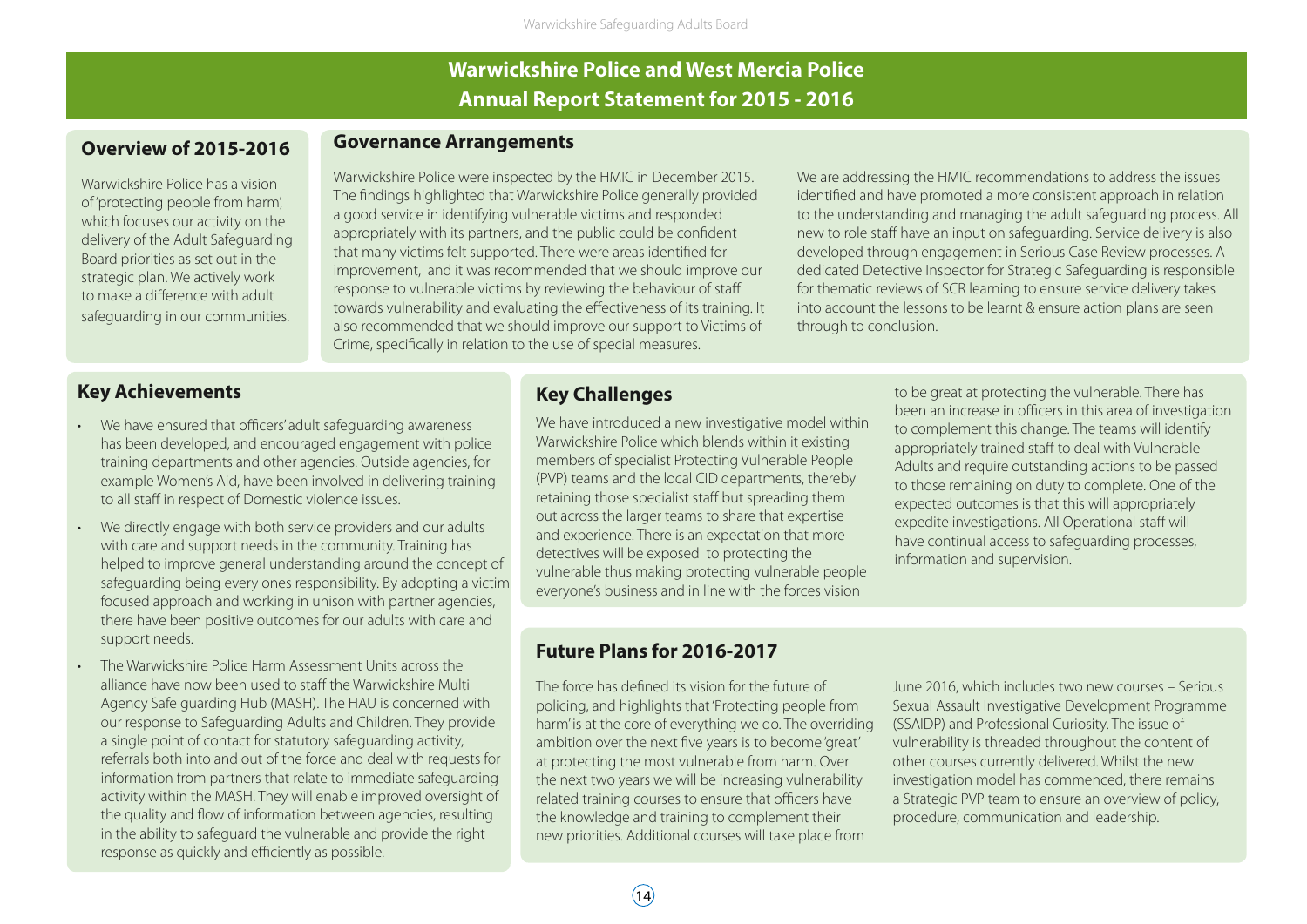### **Warwickshire County Council Annual Report Statement for 2015 - 2016**

#### **Overview of 2015-2016**

Warwickshire County Council's Future Directions paper aims to uphold the core purpose of the Council "to make Warwickshire the best it can be" through evidence of best practice and a culture of continuous improvement.

#### **People Group**

The key focus for Social Care and Support in the People Group in 2015-16 was to introduce and embed the operational Care Act duties from date of implementation on 1st April 2015; the adult safeguarding duty of enquiry under section 42 of the Care Act, and the advocacy duties under section 68 of the Care Act. WCC has supported the adoption of the revised regional West Midlands Adult Safeguarding Policy and Procedures, and particularly the strong focus on personalised adult safeguarding practice that these procedures reinforce. A key operating principle of the adult safeguarding team with Social Care and Support is "to work alongside service users and carers, including those people who direct their own support or who fund their own care, to promote empowerment and wellbeing. enable positive risk taking, and enable people to develop resilience and strategies to keep themselves safe and prevent risk of abuse or neglect."

#### **Warwickshire Fire and Rescue Service**

During 2015 Warwickshire Fire and Rescue Service (WFRS) started a training programme for all operational (including Chief Fire Officer and Deputy Chief Fire Officer) and support staff, in line with the Child Protection and Safeguarding Policy which sets out the Service's strategy, procedures and responsibility. WCC policy, to receive Child Protection and Safeguarding training. 27 courses took place with a total of 242 members of staff receiving the 3 hour training session.

#### **Communities Group**

#### **Localities and Partnerships Team**

The Localities and Partnerships Team (LPT) has a contract with Warwickshire CAVA and provided training sessions for Voluntary and Community Groups around safeguarding issues. Approximately 30 groups attended on outcome better awareness. Specialist advice given to groups on a one to one basis.

#### **Armed Forces Community Covenant**

- Partnership working across the sub region (Coventry, Solihull and Warwickshire) to provide support and signposting for vulnerable ex forces personnel.
- Referring to national and local charities e.g. the Veterans Contact Point in Nuneaton.
- Projects such as the Ex-Armed Forces project from CWPT, which works to ensure that Ex- Service personnel receive the right mental health support at the right time - (received Highly Commended Recognition awards in the National Positive Practice Mental Health Awards 2015)

#### **Priority Families Programme**

The Priority Families Programme commenced Phase 2 of the Department for Communities and Local Government (DCLG) Troubled Families Programme in April 2015. This is a 5 year programme and Warwickshire will be required to work with 2680 families who meet at least 2 of the following 6 criteria. In 2015-16, Warwickshire attached 914 families and claimed payment by results for 60 families who had made significant and sustained progress:

- Crime, Anti-Social Behaviour
- Educational Attendance
- Worklessness
- Domestic Abuse
- Children who need help (Social Care)
- Health

#### **Governance Arrangements**

All Groups in the Council are subject to WCC governance arrangements. Phil Evans and Dr Gordana Djuric attend **WSAB.** 

Warwickshire Fire and Rescue Service (WFRS) have a Senior Lead Officer and 2 Safeguarding and Child Protection Officers. A policy has been produced and is available to all staff via the Document library (this is to be reviewed and updated to reflect the new senior lead due to a WFRS restructure). Process map, posters, relevant Chief Fire Officers Association guidance booklets on safeguarding have been sent to stations and asked to be displayed to assist in making staff aware. Articles within the internal staff on line magazine also help raise staff awareness.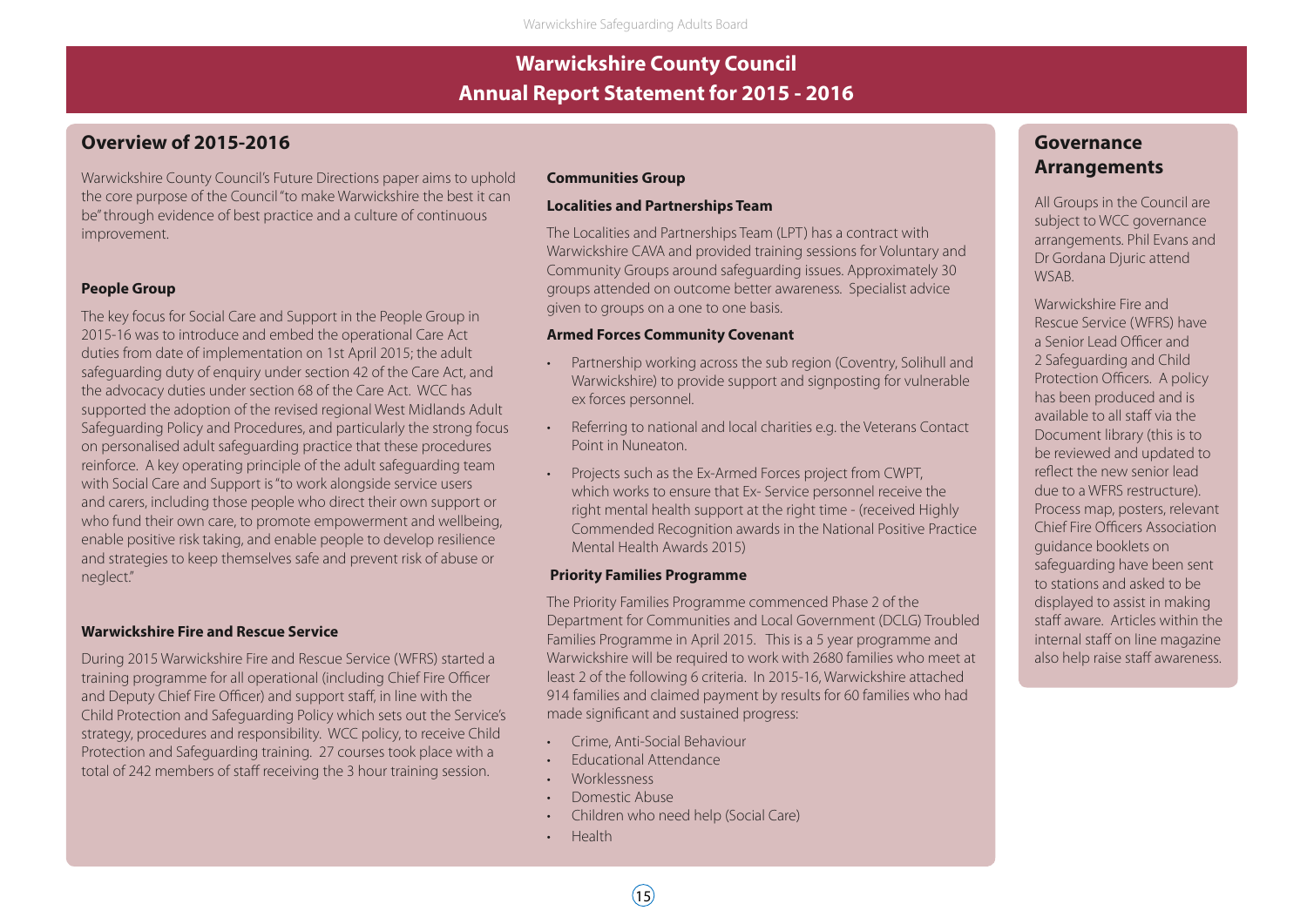#### **Key Achievements**

WCC has supported the adoption of the revised regional West Midlands Adult Safeguarding Policy and Procedures, and particularly the strong focus on personalised adult safeguarding practice that these procedures reinforce.

**Armed Forces Community Covenant,** an ex-Armed Forces project from Coventry and Warwickshire Partnership Trust, which works to ensure that Ex- Service personnel receive the right mental health support at the right time has received Highly Commended Recognition awards in the National Positive Practice Mental Health Awards, 2015.

**No Rogue Trader Zones** - there are currently 7 No Rogue Trader Zones across Warwickshire. The residents of the Binley Woods No Rogue Trader Zone were surveyed 1yr after its introduction. Of the 42% of residents who responded:

- 71% felt the stickers displayed on lampposts are keeping rogue traders away from their roads.
- 76% feel more confident about sending unwelcome callers away from their doors now that they are in a No Rogue Trader Zone.
- 78% feel that they and their homes are safer in a No Rogue Trader Zone.
- 89% feel that the No Rogue Trader Zone in their area has been a success and should continue.

**Rapid Response to Doorstep Crime** - over £26,000 was saved for Warwickshire residents as a result of rapid intervention. This figure does not include cases where the potential loss cannot be quantified (e.g. see case study below):

• A lengthy investigation came to a satisfactory conclusion before the Courts. The directors and sales reps of a rogue double glazing /roofing company were found guilty of misleading and acting aggressively towards its customers. The 6 defendants were sentenced to 30mths imprisonment (x2), 12mths imprisonment suspended for 2yrs (x3), 9mths imprisonment suspended for 2yrs (x1). The Judge sent a strong warning to other double glazing companies using aggressive and misleading practices in vulnerable consumers' homes in order to sign them up to expensive home improvement contracts.

#### **Truecall**

- 26 telephone call blocking units installed in the homes of vulnerable adults.
- Since the beginning of the project 15,489 nuisance calls have been blocked. This is 15,489 times that a vulnerable resident would have had to get up to answer an unwanted telephone call - potentially from a scammer. 43% of all calls received were nuisance calls. These are now silently intercepted by Truecall.

#### **Awareness raising with key organisations/people in a position to spot potential financial abuse:**

- Awareness raising sessions were carried out at branches of NatWest and Barclays. A number of referrals have been made as a direct result – stopping vulnerable adults handing over large sums of cash to scammers (see case study section).
- Training was carried out for 75 staff at the Rugby sorting office. Shortly afterwards a member of staff identified a scam victim in Rugby. Trading Standards and the Police intervened very successfully, collecting a large volume of scam mail from the lady and safeguarding her against further financial abuse of this nature.

**Hate Crime -** the Warwickshire Hate Crime Action Plan has been developed and activities carried out around raising awareness. During Hate Crime Awareness Week four events were organised by the Community Safety Team (two each on 13th and 14th October 2015). They featured Sylvia Lancaster (mother of Sophie Lancaster) and involved a wide range of staff in particular local police.

**General crime prevention campaigns** - crime prevention activities have been targeted at vulnerable groups such as the elderly or those living in remote locations including canals. Reassuring activities include the establishment of protected villages and allotments where property marking and other measures have been carried out.

**Prevent** - on 12th May 2015, the Community Safety team organised a 'Prevent' conference involving variety of stakeholders and this was used to create the County's

Prevent Action plan (reported to WSAB). Following discussions with the Home Office, plans were put in place to appoint a Prevent Officer whose role is to help partners implement the action plan.

**Channel Panel** - during 2015/16, several cases were discussed at the Channel Panel and actions taken to reduce the risk/likelihood of vulnerable individuals being drawn into violent extremism.

**Cybercrime** - in 2015, a survey was undertaken by the observatory supported by the Office of the Police and Crime Commissioner and the Community Safety team. This discovered that many residents were vulnerable to online exploitation/abuse. Steps were taken to appoint cybercrime advisors to address these issues.

**Domestic Homicide Reviews (DHRs)** - during 2015-16, the team worked on 8 Warwickshire DHRs and 2 out of county DHRs. The multi-agency review panels include the safeguarding leads and WSAB members from partner agencies providing reassurance to panels and report authors that any adult safeguarding issues are appropriately identified and addressed. Two of these reviews are cases that had Safeguarding Adults Reviews been a requirement at the time of the death, the cases would have been considered for joint DHRs/SARs.

#### **Identification and Referral to Increase Safety (IRIS)**

- WCC has funded and commissioned the nationally accredited IRIS programme from Stonham (who provide our DA support service). IRIS is a domestic abuse training, support and referral programme aimed at GPs. The programme also provides specialist support workers linked to GP surgeries. During 2015-16, 72% of referrals from GPs to IRIS were over 41 years, compared to 31% in the main DA service, 26% of IRIS referrals identified as having a disability and 62% mental health difficulties. The training for GPs from IRIS is not only impacting on domestic abuse referrals, one GP stated that in the 5 years before IRIS he made 1 safeguarding referral, in 3 months since receiving the IRIS training he had made 3 safeguarding referrals.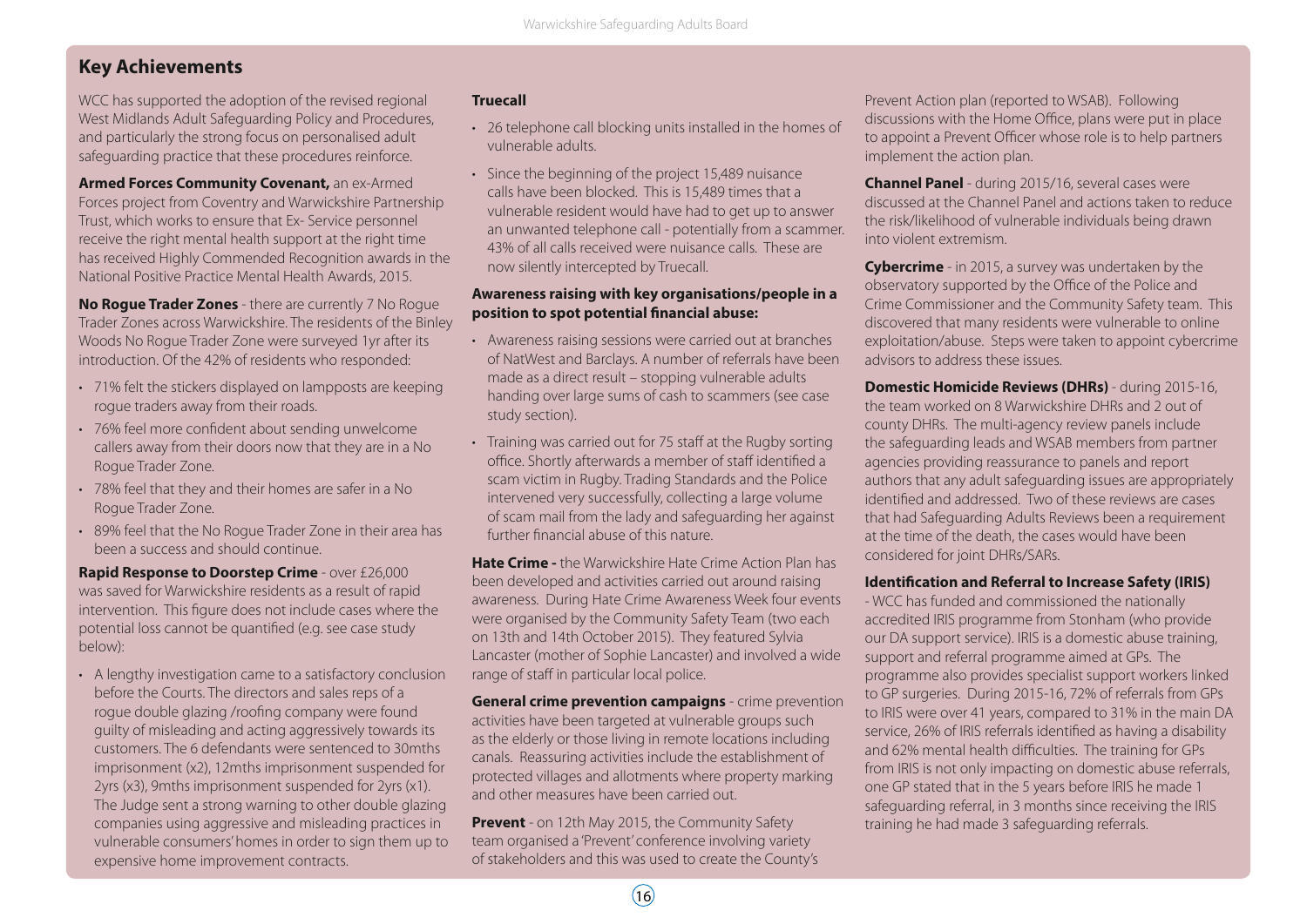#### **Key Challenges**

#### **People Group**

Responding to and managing a growing overall volume of adult safeguarding referrals, but within this, a growing proportion of inappropriate referrals routed into adult safeguarding pathway. Service redesign to accommodate and gain best value from a local adult MASH model.

#### **WFRS**

The key challenge was to arrange and organise the training taking into consideration all the different shift patterns in WFRS and the day to day work of responding to emergencies and training to ensure safeguarding competences are kept up to date. Collaboration between operations and the training department identified times that crews would be available.

#### **Trading Standards**

Staff redundancies have directly affected ability to deliver and further develop the Truecall project. A solution to this has yet to be identified.

#### **Public Health**

The key challenge has been monitoring awareness related to Adult Safeguarding and ensuring that all commissioned services are compliant with all the safeguarding and other requirements.

#### **Future Plans for 2016-2017**

The focus for Social Care and Support in the People Group in 2016-17 is:

- To continue to embed Care Act compliant and person-centred adult safeguarding practice.
- To introduce the Making Safeguarding Personal sector outcome measures into all adult safeguarding case recording through implementation of the MOSAIC recording system.
- To continue to contribute to the ongoing development of the regional adult safeguarding policy and procedures, and associated guidance.
- To develop and implement the adult MASH.

#### **Community Safety Team**

- Safeguarding measures will be specifically included in tenders for the re-commissioning of Domestic Violence and Abuse services and feature in the planning for future commissioning of Drug and Alcohol Treatment Services.
- The 'Safe Places' scheme principally for People with Learning Disabilities but with plans to expand to other groups has been taken on by the

team.

- Prevent the Prevent Officer is in post and will be charged with assisting the county prevent implementation plan.
- Cybercrime Cybercrime Advisors are in post and will carry out activities targeted at the most vulnerable.
- Reducing Reoffending a reducing re-offending event incorporating the nine action strands (April 2016) will help to develop a refreshed reducing reoffending action plan to help partners understand how they can contribute to the agenda and how the actions of each agency can impact on others. The overall aim is to increase the support to individuals with a consequential reduction in harm to them and society.
- Domestic abuse workstream in MASH will be developed and supported.
- Consideration will be given to the use of new legislative powers to protect vulnerable adults (e.g. injunctions under the Anti-social behaviour, Crime and Policing Act 2014).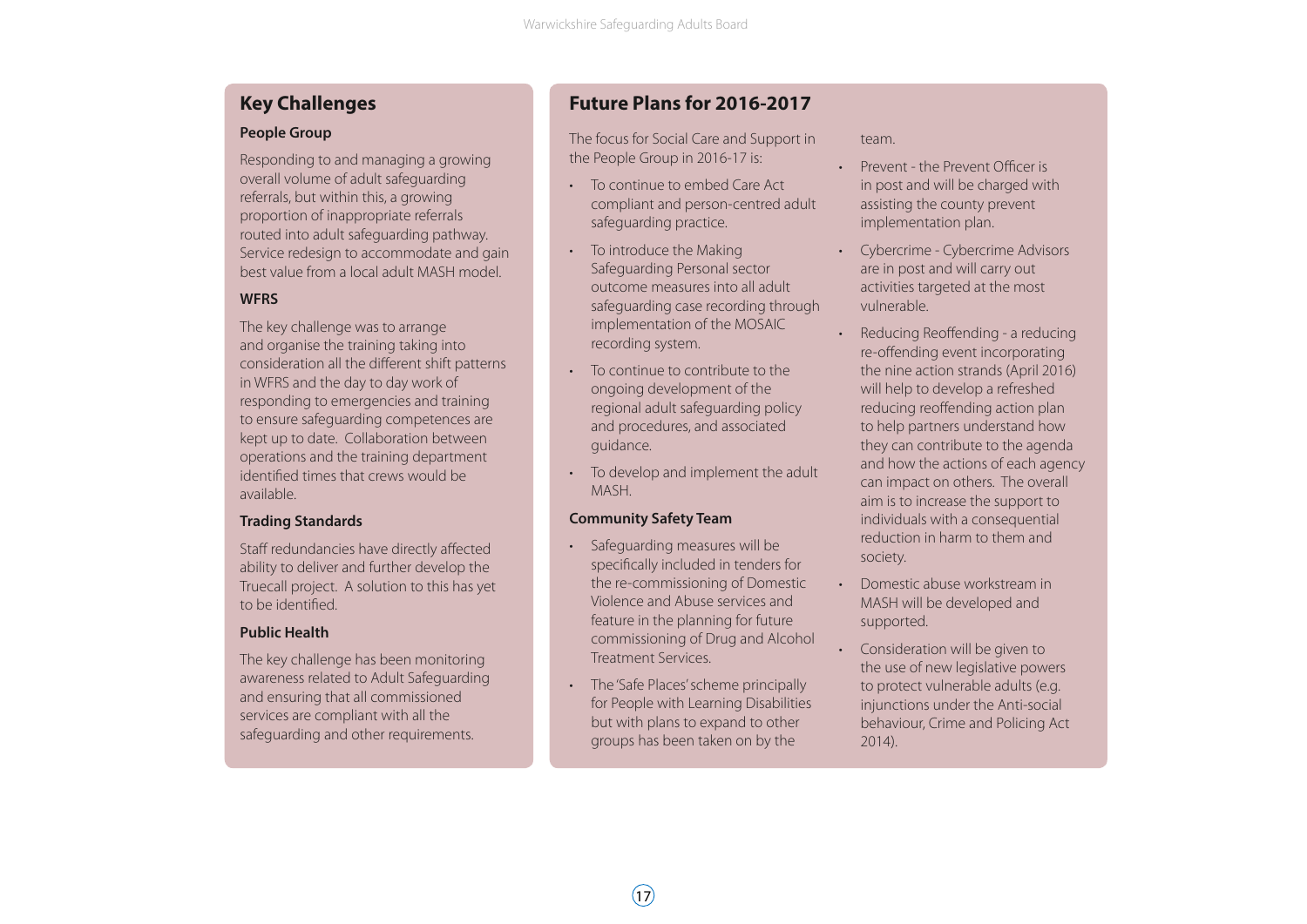### APPENDIX. 2 Service User Case Studies

#### **CASE STUDY: Physical Abuse within a Care Home**

In September 2015 a staff member from a care home in south Warwickshire contacted the Care Quality Commission (CQC) and made an anonymous referral, reporting that she had witnessed another member of staff assault one of the residents. This was reported to Social Services Safeguarding Adults, who in turn made a referral to the police. An investigation was



instigated and it was established that the incident had occurred 3 - 4 yrs previously and the resident who had been assaulted had since died (not as a result of any injury).

A Safeguarding meeting was held involving Safeguarding Adults, Contract Monitoring, Police and the owner of the care home. Initially the owner of the home believed the allegations to be malicious, but did consent for safeguarding measures to be put in place. It was agreed that the Police would lead the investigation supported by Social Services Safeguarding Adults. The CQC completed an independent visit to the care home.

As a result of the police investigation it was established that the deputy manager had been abusing and bullying a number of vulnerable elderly residents at the home for some time. She was charged with offences of common assault and ill-treating a person without capacity. She subsequently appeared before Warwick Crown Court where she received a suspended sentence.

#### **CASE STUDY: Financial Abuse in Dementia Care Home**

In October 2015 a social worker and an independent advocate reported concerns that an elderly resident of a care home was being financially abused - funds had been taken from his account and his PIN number changed. Early indications were that a staff member from the care home was responsible. The care home specialised in dealing with residents that suffered from dementia. Social Services made further safeguarding enquiries at the care home and discovered that money had also gone missing from other residents.

The investigation required the Police, Social Services Adult Safeguarding, Independent Advocates, the Office of Public Guardian and medical professionals to work together, in the interests of the vulnerable residents of the care home. It was established that over a four year period the manager of the care home had stolen more that £47,000 from vulnerable residents, and had used this money to fund an extravagant lifestyle. She was recently jailed for a term of three years imprisonment.



 $(18)$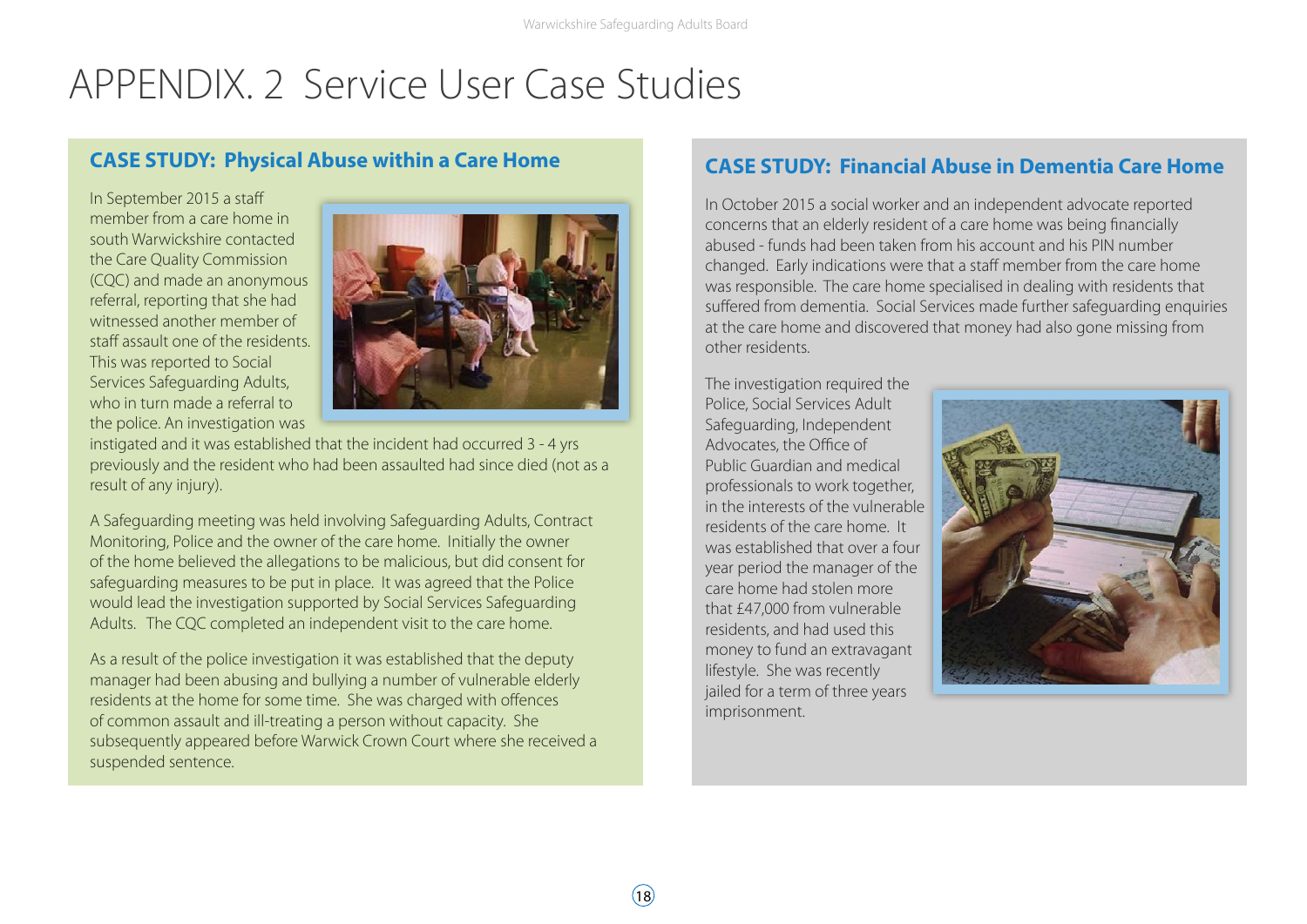#### **CASE STUDY: Financial Abuse by Rogue Builders**

A member of staff at a bank, trained in spotting potential financial abuse of vulnerable adults,



became concerned about a pattern of withdrawals from an elderly man's account.

The police were called. The customer had already paid £120,000 for work around his home and garden. Every day the workman turned up he had demanded another £2,500 in cash - the customer did not feel able to stop it. The police officer did not know how to assess the true value of the work, but she had been made aware of the work of Trading Standards through various awareness raising events. Trading Standards brought in the expertise to value the work done - at less than £16,000! A full investigation is underway with a view to prosecuting the perpetrator for fraud.

#### **CASE STUDY: Postal and Phone Scams**

 A family member came to Trading Standards for help when she discovered her elderly mother in law was being targeted by scammers, both over the phone and through the post. Thousands of pounds had gone missing from her mother in law's account, believed to have been paid out to scammers. Her mother in law was suffering from dementia. Trading Standards intervened, sorting through the 27 dustbin liners full of scam mail. Where possible, approach was made to stop unnecessary subscriptions to overpriced health products etc. A Truecall was installed to stop scammers operating by telephone. Working closely with the lady's daughter in law it was possible to safeguard this very vulnerable lady from further financial abuse by scammers.



#### **CASE STUDY: Abuse within the home**

Brenda is a 74 year old woman who lives alone in a privately owned property. She has a diagnosis of Alzheimer's and at the time of referral was receiving informal support for her care and support needs from a husband and wife (Mr and Mrs G) who she had met a few years previously in the local pub. Brenda has no children and her nephew, while holding Lasting Power of Attorney (LPA) for finances as well as health and welfare, at the time of the referral believed she retained the capacity to manage her day to day finances. A referral was received from an extended family member concerned Brenda was being financially exploited by the couple.

While the private arrangements appeared to be working well, with Brenda being settled and happy with arrangements, it became apparent through enquiries that she may have lacked the mental capacity to protect and manage any aspect of her financial affairs. This was confirmed by a formal Mental Capacity assessment undertaken jointly by social worker and GP. However, due to Brenda having a degree of awareness of her circumstances, a balance was struck regarding what and how information was appropriately shared with her.

After visiting Brenda as well as Mrs G, due to suspicions being aroused, Warwickshire Police were contacted to complete a background check on the couple. The results confirmed strong reason to suspect the potential for significant financial abuse was occurring. On examination of Brenda's financial affairs

there was reason to believe this had been for some time. The social worker worked with the nephew (as LPA) and the local bank manager to immediately secure Brenda's finances.

In the knowledge that support from the couple needed to end, sensitive consideration was required to minimise any potential distress to Brenda who was not only very happy with the support and companionship provided, but also unable to comprehend the risks they posed. Close contact was maintained between the Police, LPA, GP and the new support agency identified, in preparation for the arrest of the couple. Focus was maintained throughout the process on the potential impact on Brenda, not knowing how she would react to such a significant change in her circumstances and routine.

With effective information sharing and coordination between all concerned regarding the details of Brenda's needs and preferences, the transition was managed almost seamlessly, and Brenda fortunately adapted very well. The couple were arrested and after a lengthy Police investigation, Mr G was charged and sentenced to two years in prison for fraud.

Brenda continues to receive support from the same registered homecare agency and is described by her LPA as being very settled. Her finances are now fully managed by her LPA and her funds are described as steadily rising again.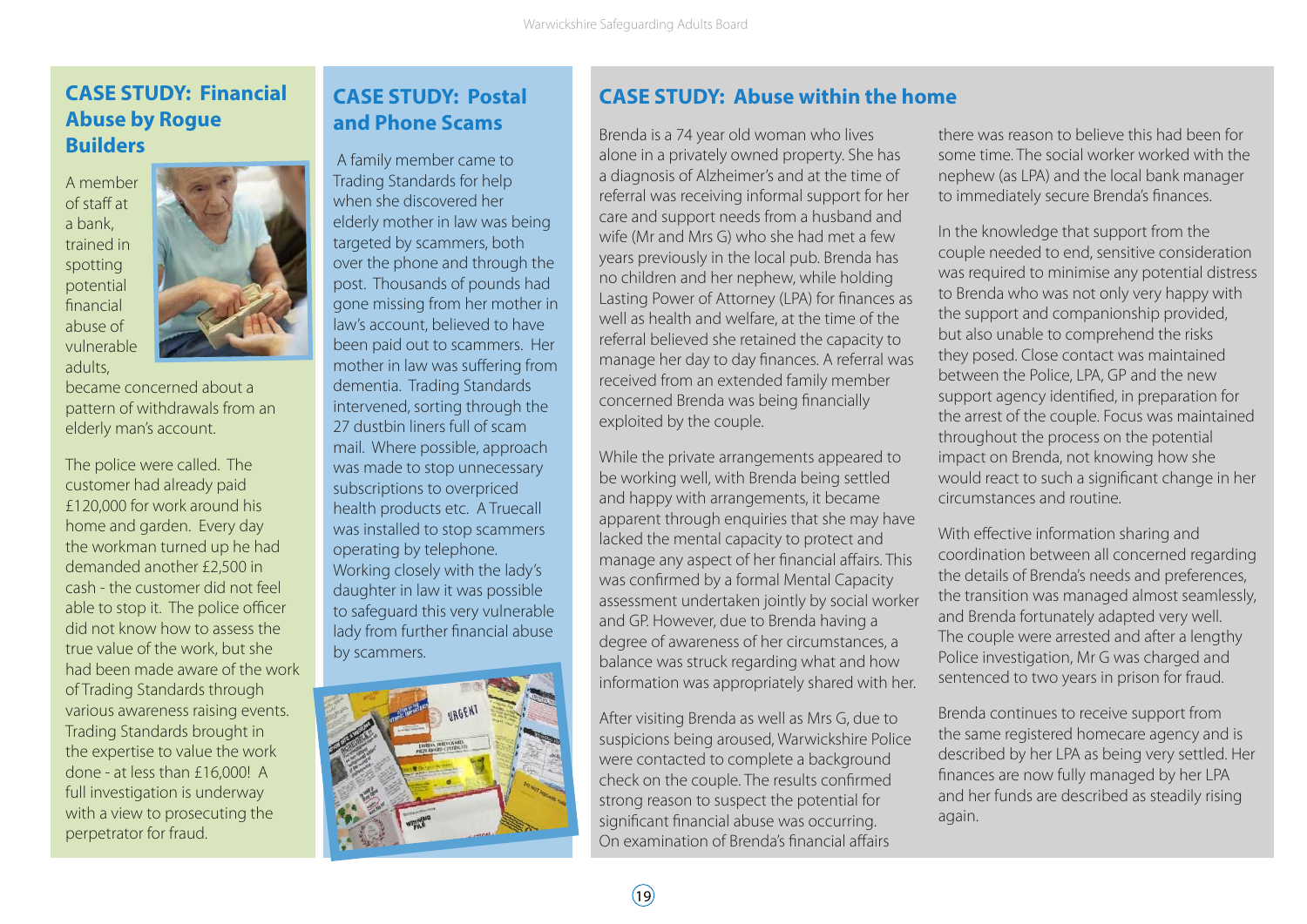Warwickshire Safeguarding Adults Board

# APPENDIX. 3 Safeguarding Activity Data 2015-2016

### DID YOU KNOW in 2015-2016

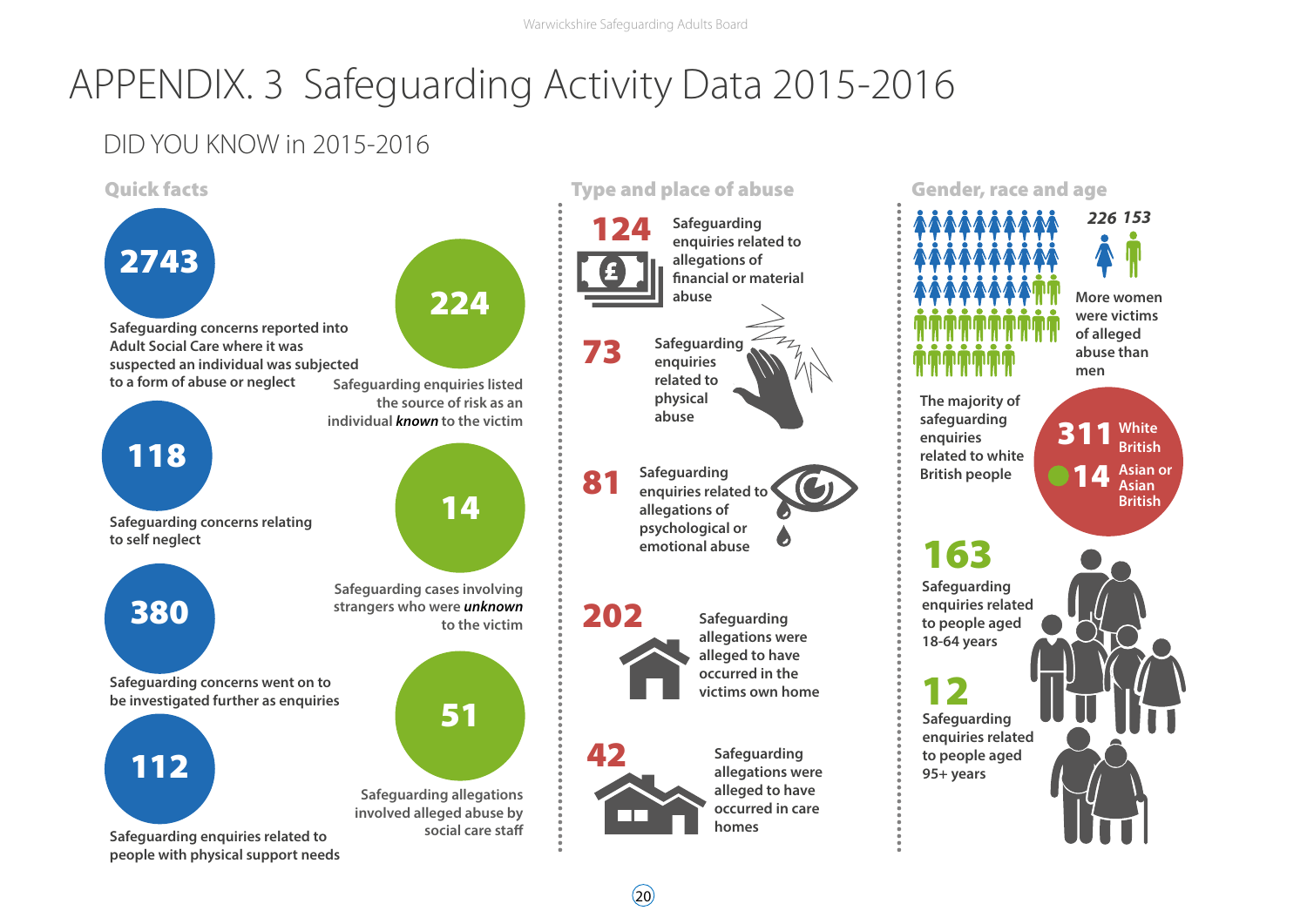Warwickshire Safeguarding Adults Board

### APPENDIX. 4 Board Members Attendance Record

### **Partner Agency attendance at Board meetings throughout** 2015 - 2016

(Out of a total of 4 meetings)



 $\Omega$